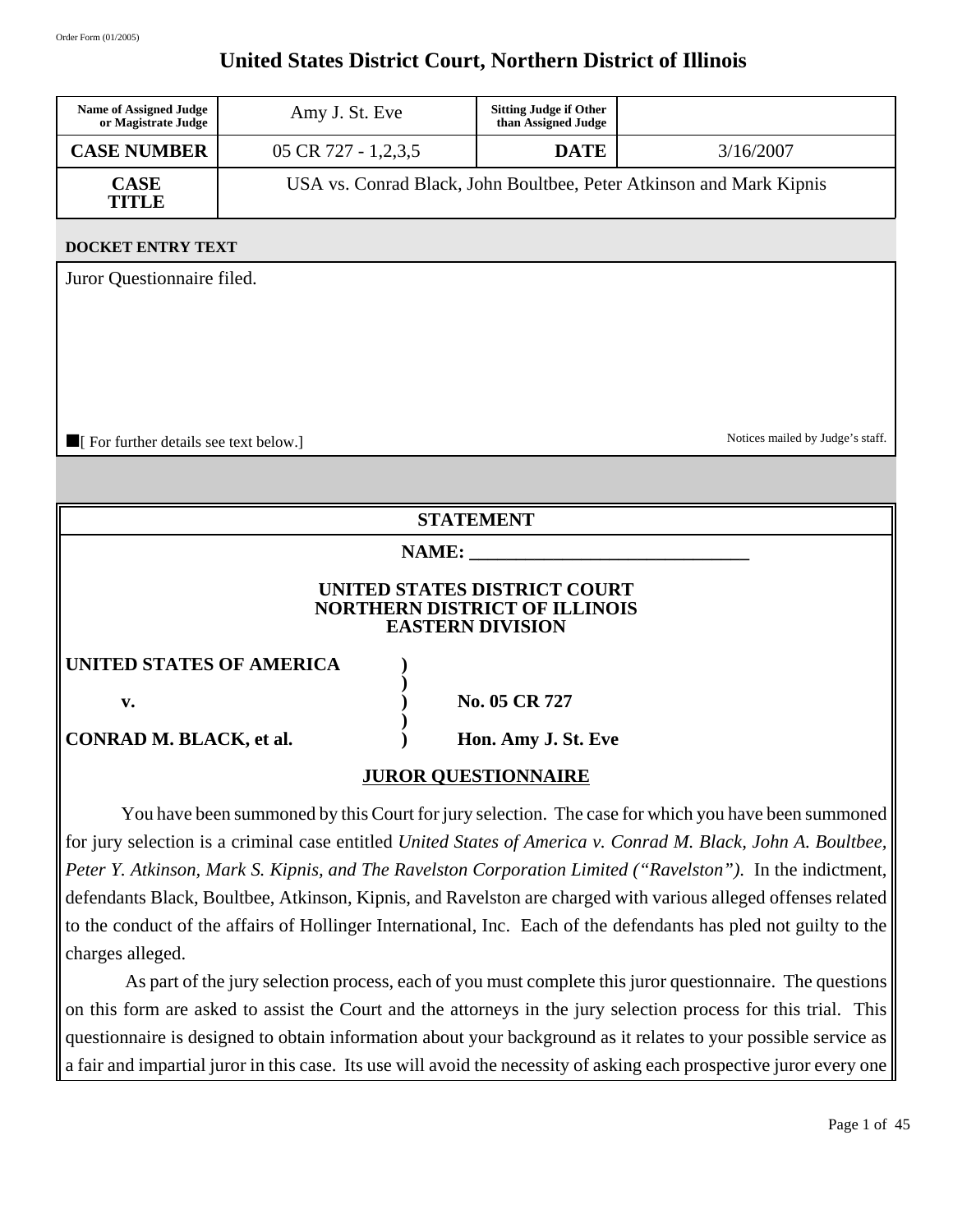of these questions in open Court, thereby substantially shortening the jury selection process. Unless the question states otherwise, the fact that a particular question is asked does not imply that the subject matter of the question is an issue in this case. As you read the questions, you are not to draw any inferences about the issues which must be decided in this case.

The questions are not meant to invade your privacy, but to help select a fair and impartial jury for this case. If there is any reason why you might not be able to give both sides a fair trial in this case, it is important to say so. Please answer each question as fully as you can. Your complete honesty is essential. Do not leave any questions blank. If a question does not apply to you in any way, write "N/A" (for "not applicable"), rather than leaving the form blank. If you do not understand the question, please write that in the space for the answer. If you feel the answer is too personal, please say so in the space provided. You will have the opportunity to discuss your answer privately. If you do not understand a question, need more space for your response, or wish to make further comments about any question, please use the extra sheet attached to the back of the questionnaire. If you use the explanation sheets, please make sure to indicate which numbered question you are answering. **DO NOT WRITE ON THE BACK ON ANY PAGE.**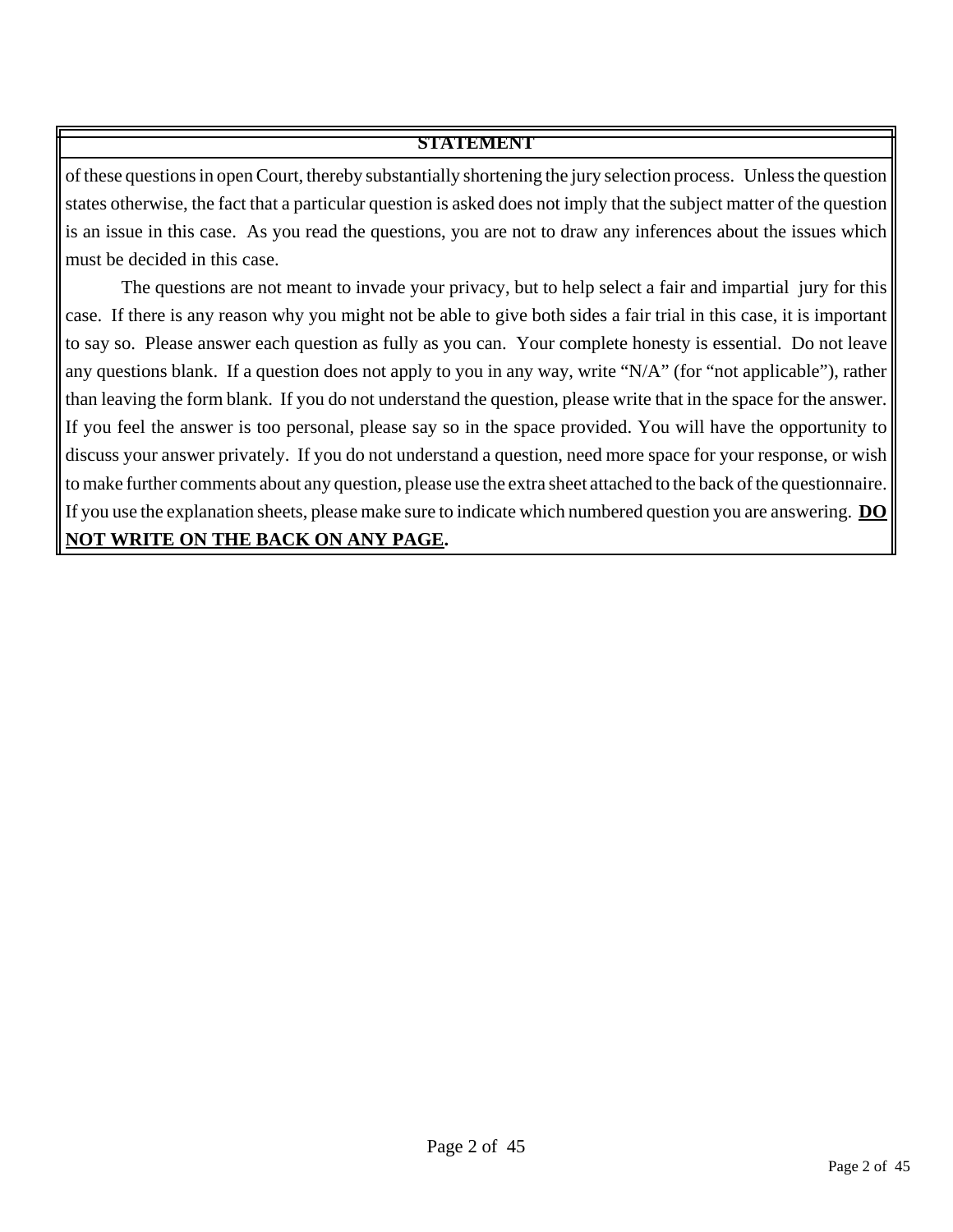You are instructed not to discuss this case or questionnaire with anyone, including your family or fellow jurors. It is important that your answers be yours and yours alone.

Your answers are confidential. They will be reviewed by the judge and the lawyers in this case. Following jury selection, the original questionnaire will be kept under seal and will be disclosed, if at all, with names and other identifying information removed. There may be some questions that touch on matters that you consider personal, private or other wise sensitive. In order to select a fair and impartial jury, however, it is important that the Court and the lawyers have your complete and truthful answers to these kinds of questions. If there are certain questions you prefer not to answer in writing (even though the document remains confidential), please so indicate and the judge will discuss it with you in private at a later time.

Please print your name on the cover page, and upon completion, sign your name on the last page where indicated. If possible print your answers and use ink only. You are expected to sign your questionnaire, and your answers will be given the same effect as a statement given to the Court under oath.

An indictment is merely an accusation. It is proof of nothing. You may draw no inference against any defendant from the fact that he has been indicted. Each defendant has pleaded "not guilty" to each of the charges against him/it and he/it is presumed innocent. A defendant does not have to prove anything. The government bears the burden of proving the guilt of each defendant beyond a reasonable doubt.

Judge Amy St. Eve is the trial judge in this case. Once the jury is selected, generally this case will be tried from approximately 9:30 a.m. to 5:00 p.m., Monday through Thursday each week. You typically will have Fridays off from court. If you are expected to be here on a Friday, Judge St. Eve will let you know in advance. The next phase of the jury selection process will begin on March 14, 2007 at 9:00 a.m., and will continue until completed. During this phase, you will likely be asked follow-up questions by the judge based on your responses to this questionnaire. You will have the opportunity to answer any of these questions in private. To determine whether you will be required to report on Wednesday, March 14, or one day shortly thereafter, you must call 1- 800-572-4210 and key in your participant number when indicated (your participant number is located to the right of your name on the summons.) The message will inform you which day and time to appear. The opening statements and presentation of the evidence in the trial will begin after the jury selection process is completed. The trial is expected to last 12 to 16 weeks from the commencement of opening statements. This is just an estimate and the time frame could change a bit depending on the circumstances of the case.

Thank you for your time and cooperation.

1. Name :

(First) (Middle Initial) (Last) (Maiden, if applicable)

2.  $|\hspace{-.06in}1$  Sex: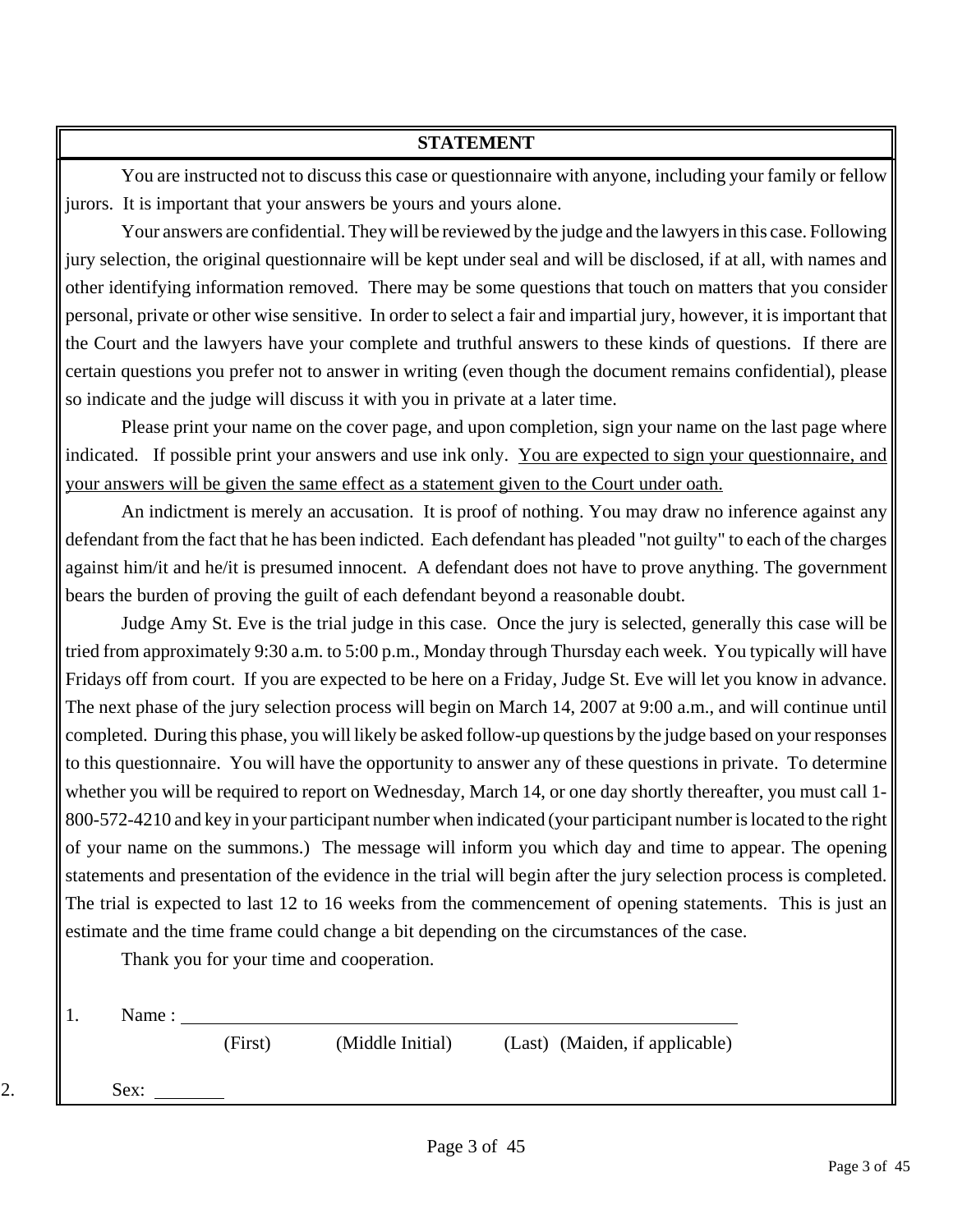|            | <b>STATEMENT</b>                                                                                                                                                                                                                         |
|------------|------------------------------------------------------------------------------------------------------------------------------------------------------------------------------------------------------------------------------------------|
|            | Age:                                                                                                                                                                                                                                     |
|            |                                                                                                                                                                                                                                          |
|            | What city/town/village and county do you currently live in?                                                                                                                                                                              |
|            | (city/town)<br>(zip code)<br>(county)                                                                                                                                                                                                    |
|            | If you live in the Chicago area, what is the name of your neighborhood, if any (for example, Streeterville,                                                                                                                              |
|            | Are you currently: (check all that apply)                                                                                                                                                                                                |
|            | Married (Since ) Divorced (Since )<br>Widowed (Since ______)<br>Single, Never Married _____<br>Living With a Partner/Significant Other (Since _____)                                                                                     |
|            | Do you have any medical issues, mental impairments or physical problems (for example, sight, hearing,<br>or back) that may affect your ability to understand the evidence or would make it difficult for you to sit<br>for long periods? |
|            | $\Box$ Yes $\Box$ No<br>If yes, please describe:                                                                                                                                                                                         |
|            | If you have children or stepchildren, please list for each child (include children and stepchildren who do<br>not live with you), his or her sex, age, where they reside, education level, and (if applicable) occupation.               |
| <b>Sex</b> | Age                                                                                                                                                                                                                                      |
|            | <b>City of Residence</b>                                                                                                                                                                                                                 |
|            | <b>Education Level</b>                                                                                                                                                                                                                   |
|            |                                                                                                                                                                                                                                          |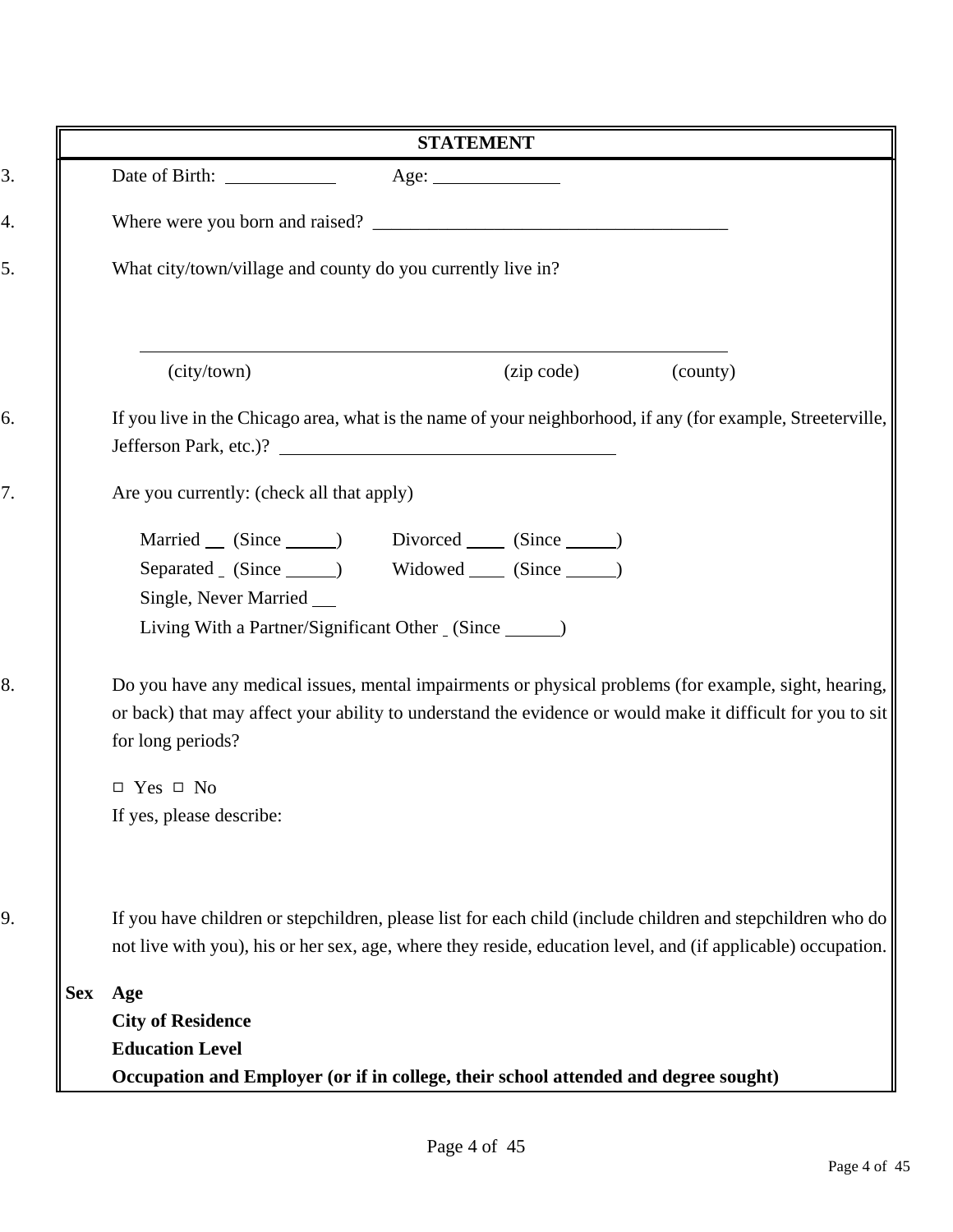|                   | <b>STATEMENT</b>                                                                                       |
|-------------------|--------------------------------------------------------------------------------------------------------|
|                   |                                                                                                        |
|                   |                                                                                                        |
|                   |                                                                                                        |
|                   |                                                                                                        |
|                   | Please provide the following information about your parents (and your stepparents, if any):            |
|                   |                                                                                                        |
|                   | <b>City of Residence</b><br>$\mathbf R$<br>$\mathbf{i}$<br>d<br>t<br>$\mathbf{e}$<br>$\mathbf{r}$<br>e |
|                   | Occupation/Employment? (before retirement or death, if applicable)                                     |
| <b>Father</b>     |                                                                                                        |
| <b>Mother</b>     |                                                                                                        |
| <b>Stepfather</b> |                                                                                                        |
| <b>Stepmother</b> |                                                                                                        |
| (a)               | How long have you lived at your current address? __ years                                              |
| (b)               | Which of the following best describes your type of residence?                                          |
|                   |                                                                                                        |
|                   | Rental apartment Cown home                                                                             |
|                   | Rental house Cwn apartment/condo/townhome                                                              |
|                   | Rental (other) Cwn mobile home                                                                         |
|                   |                                                                                                        |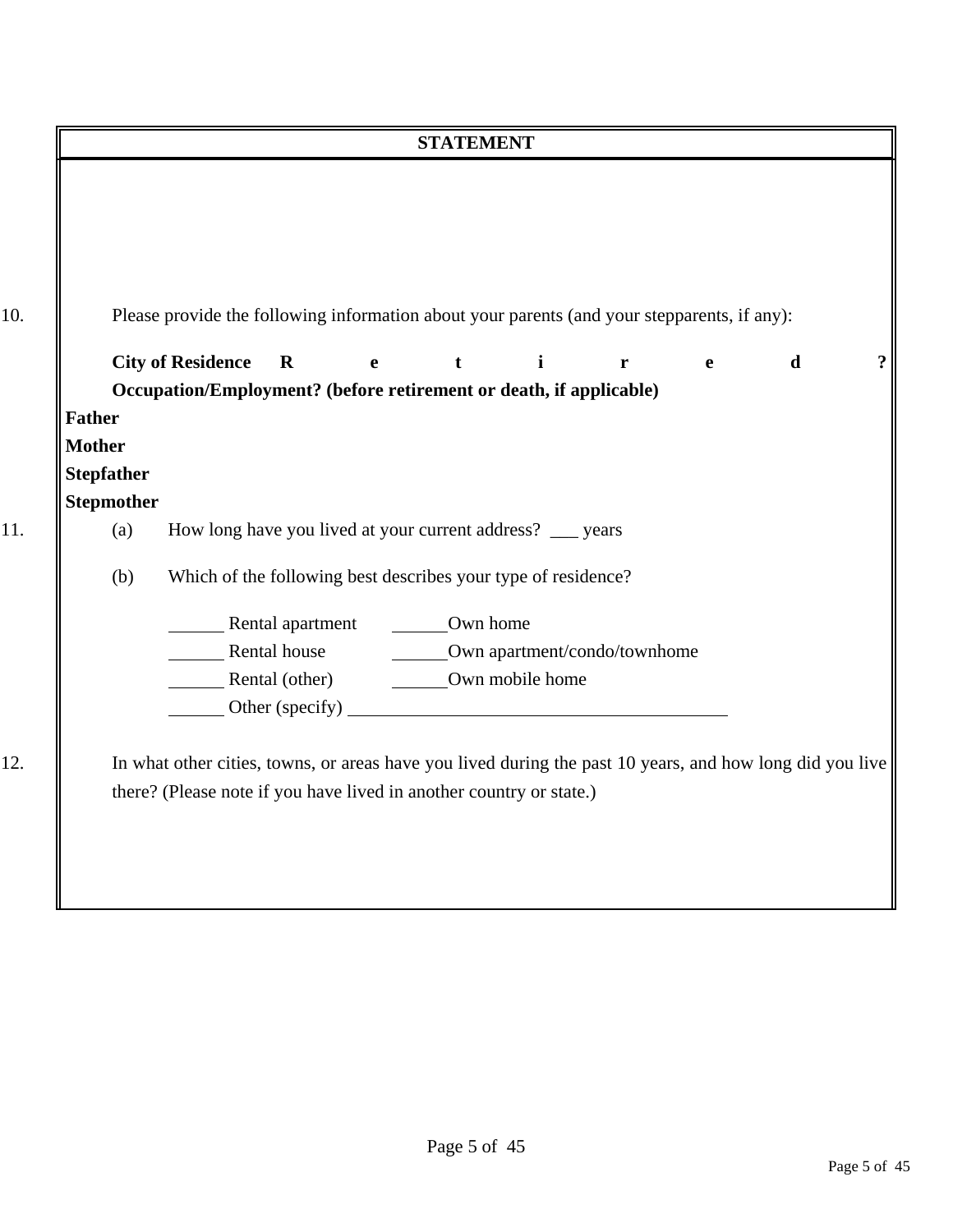|     |     | <b>STATEMENT</b>                                                                                                                                                               |
|-----|-----|--------------------------------------------------------------------------------------------------------------------------------------------------------------------------------|
| 13. |     | If you live with persons other than your spouse/partner and/or children/stepchildren, please explain their                                                                     |
|     |     | relationship to you (for example, roommate or parent) and their occupation:                                                                                                    |
| 14. |     | What is the name of your current employer, your job title and job description? (Or, if you are no longer<br>employed, list your last employer, job title and job description.) |
|     | (a) | How many years have you worked at your current/last job? _______ Years                                                                                                         |
|     | (b) | Regarding your employment, please check all that apply to you at this time:                                                                                                    |
|     |     | Part-time<br>Unemployed                                                                                                                                                        |
|     |     | Full-time<br>Self-employed                                                                                                                                                     |
|     |     | Work at home<br>Family Farm                                                                                                                                                    |
|     |     | Homemaker<br>Own Business                                                                                                                                                      |
|     |     | Retired<br>Disabled                                                                                                                                                            |
|     |     | Student<br>Other (please describe)                                                                                                                                             |
|     | (c) | Please briefly describe what you do on the job on a typical work day:                                                                                                          |
|     | (d) | Do/did you have management or supervisory duties? $\Box$ Yes $\Box$ No                                                                                                         |
|     | (e) | Are you/were you supervised by others at your job? $\Box$ Yes $\Box$ No                                                                                                        |
|     | (f) | Do/did you have authority to hire and fire employees? $\Box$ Yes $\Box$ No                                                                                                     |
|     | (g) | Will you be paid by your employer during jury service? $\Box$ Yes $\Box$ No                                                                                                    |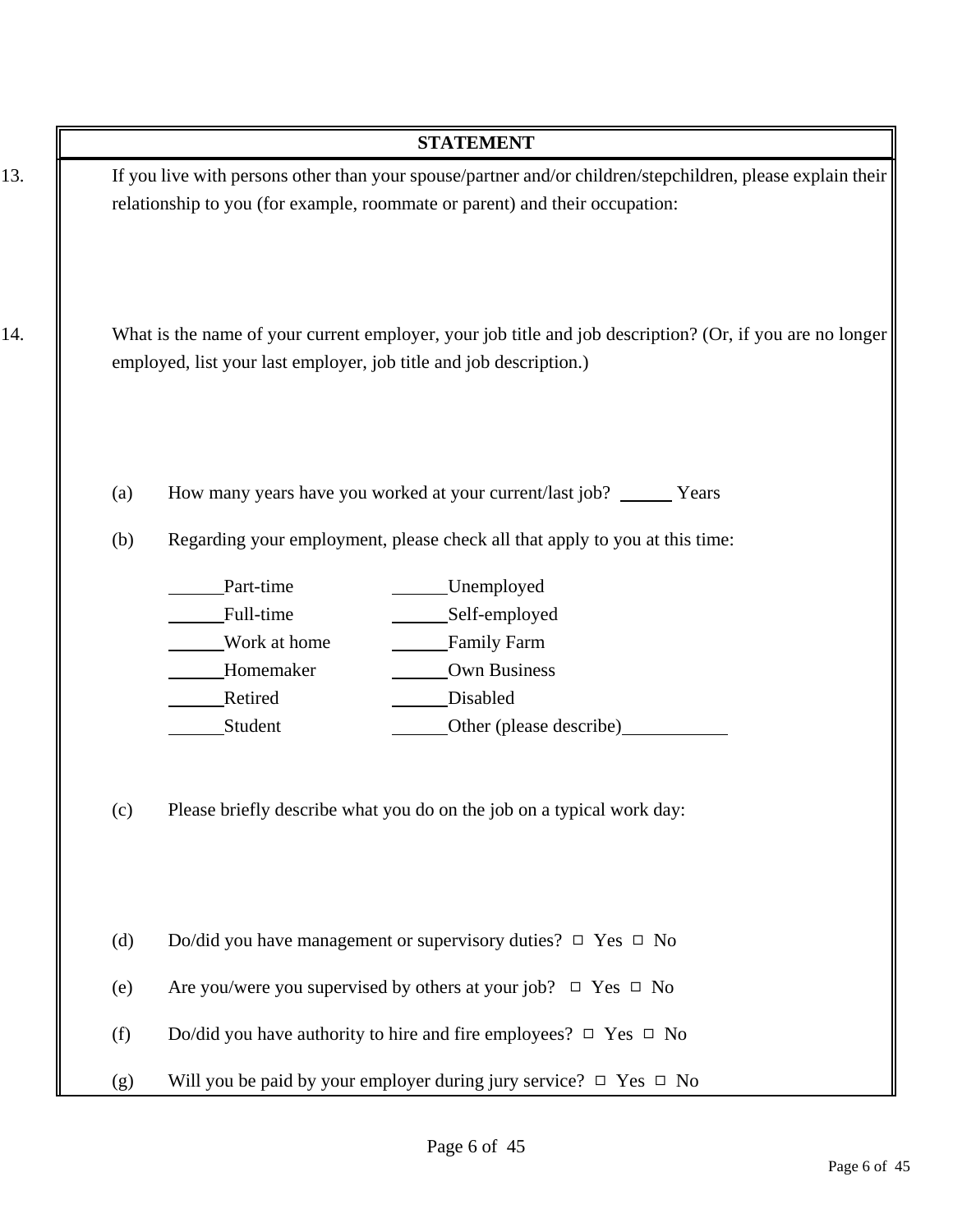|     | <b>STATEMENT</b>                                                                                          |
|-----|-----------------------------------------------------------------------------------------------------------|
|     | If yes, for how many days? _______                                                                        |
|     | Please list prior occupations and employers, if any during the last ten years:<br>15.                     |
| Job | How long employed there?<br><b>Employer</b>                                                               |
|     |                                                                                                           |
|     |                                                                                                           |
|     |                                                                                                           |
|     |                                                                                                           |
|     | Have you or anyone close to you ever worked for any of the following?                                     |
|     | _State, City or County office/dept./agency _______Police department                                       |
|     | Illinois Department of Corrections<br>Law firm                                                            |
|     |                                                                                                           |
|     | Other Law Enforcement<br>Other government agency/office                                                   |
|     | If you checked any of the above, please describe the person involved, the agency or organization involved |
|     | and the nature of the employment:                                                                         |
|     |                                                                                                           |
|     | Have you or anyone close to you ever owned a business?                                                    |
|     | $\hfill \Box$<br>Yes $\hfill \Box$<br>No                                                                  |
|     | If Yes, briefly describe the type and size of the business:<br>(a)                                        |
|     |                                                                                                           |
|     |                                                                                                           |
|     |                                                                                                           |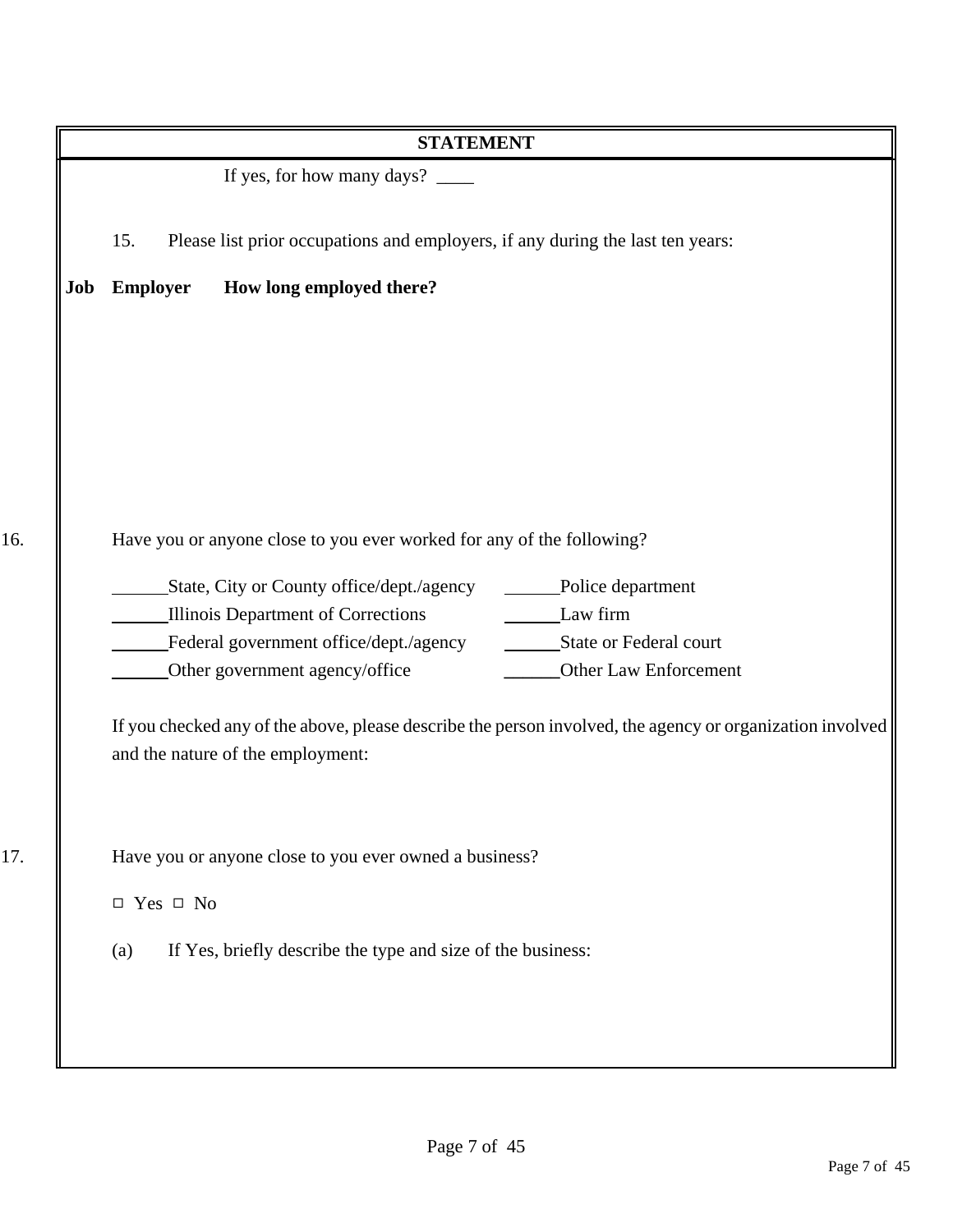|                         |           | <b>STATEMENT</b>                                                                                        |
|-------------------------|-----------|---------------------------------------------------------------------------------------------------------|
|                         | (b)       | If Yes, was the business ever bought or sold by you or anyone close to you?                             |
|                         |           | $\Box$ Yes $\Box$ No                                                                                    |
|                         |           | If Yes, briefly describe:                                                                               |
| 18.                     | industry? | Have you or anyone close to you ever had any training, education, or been employed in the newspaper     |
|                         |           | $\Box$ Yes $\Box$ No                                                                                    |
|                         |           | If yes, please explain:                                                                                 |
| 19.<br>the legal field? |           | Have you or anyone close to you ever been employed in or had any training or education in any aspect of |
|                         |           | $\Box$ Yes $\Box$ No                                                                                    |
|                         |           | If yes, please explain:                                                                                 |
|                         | (a)       | Have you ever hired or consulted with a lawyer for any reason?                                          |
|                         |           | $\Box$ Yes $\Box$ No                                                                                    |
|                         |           | If yes, please describe:                                                                                |
|                         | (b)       | If yes, were you satisfied with your representation?                                                    |
|                         |           | $\Box$ Yes $\Box$ No                                                                                    |
|                         |           | If your answer is yes OR no, please describe:                                                           |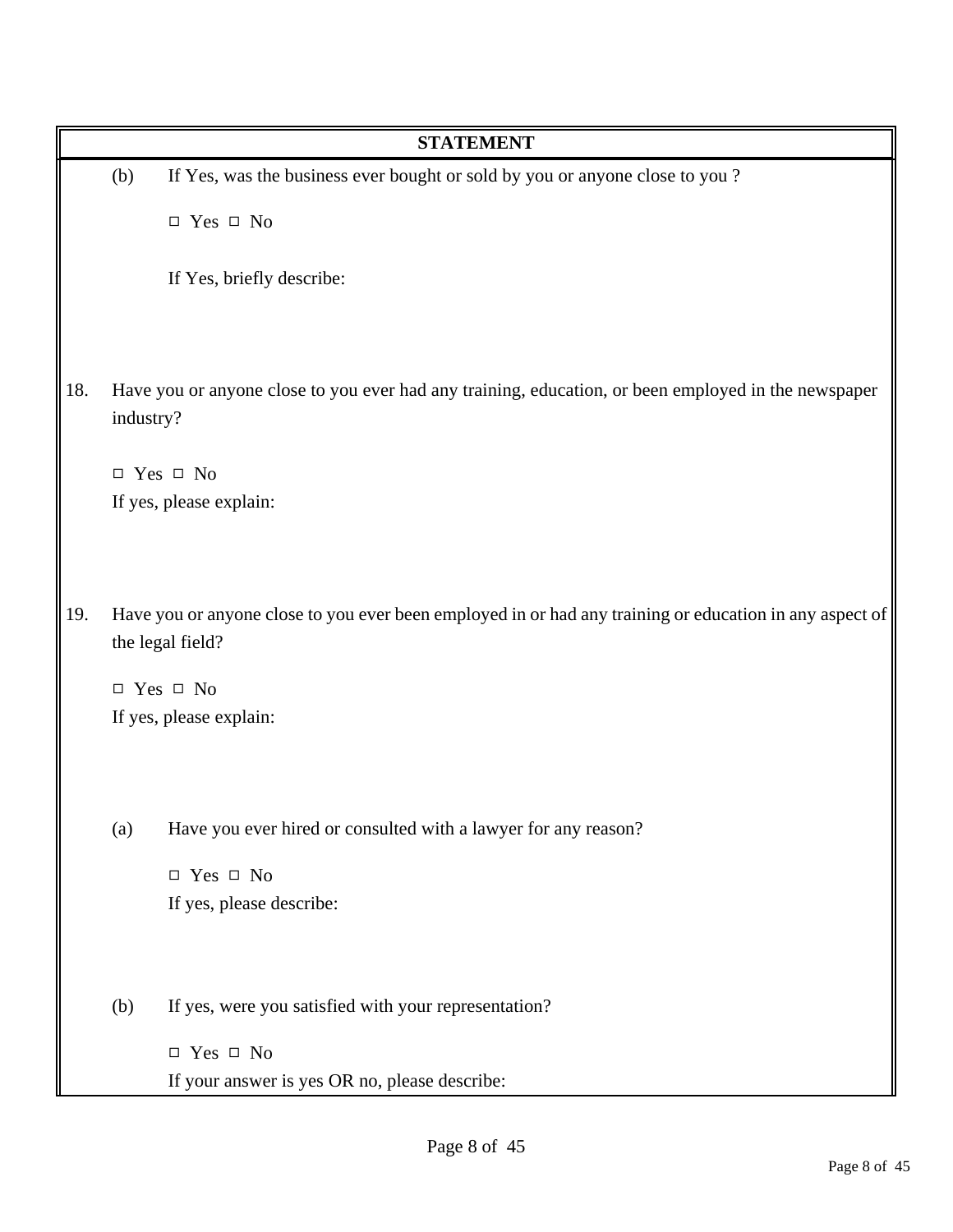|     | <b>STATEMENT</b> |                                                                                               |  |  |  |
|-----|------------------|-----------------------------------------------------------------------------------------------|--|--|--|
|     |                  |                                                                                               |  |  |  |
|     | (c)              | Do you have business dealings with attorneys in the normal course of your work?               |  |  |  |
|     |                  | $\Box$ Yes $\Box$ No                                                                          |  |  |  |
|     |                  | If yes, please describe:                                                                      |  |  |  |
|     |                  |                                                                                               |  |  |  |
|     |                  |                                                                                               |  |  |  |
|     | (d)              | How many attorneys have you known fairly well?                                                |  |  |  |
|     | (e)              | Are you or anyone close to you now employed, or ever been employed, by a law firm or office?  |  |  |  |
|     |                  |                                                                                               |  |  |  |
|     |                  | $\Box$ Yes $\Box$ No                                                                          |  |  |  |
|     |                  |                                                                                               |  |  |  |
|     |                  | If Yes, please list each employer and briefly describe the nature of your employment:         |  |  |  |
|     |                  |                                                                                               |  |  |  |
|     |                  |                                                                                               |  |  |  |
|     |                  |                                                                                               |  |  |  |
|     |                  |                                                                                               |  |  |  |
| 20. |                  | Have you or anyone close to you ever been employed in the accounting profession?              |  |  |  |
|     |                  |                                                                                               |  |  |  |
|     |                  | $\Box$ Yes $\Box$ No<br>If yes, please describe:                                              |  |  |  |
|     |                  |                                                                                               |  |  |  |
|     |                  |                                                                                               |  |  |  |
|     | (a)              | How many accountants or auditors have you known fairly well?                                  |  |  |  |
|     |                  |                                                                                               |  |  |  |
|     | (b)              | Do you have business dealings with accountants or auditors in the normal course of your work? |  |  |  |
|     |                  | $\Box$ Yes $\Box$ No                                                                          |  |  |  |
|     |                  | If yes, please describe:                                                                      |  |  |  |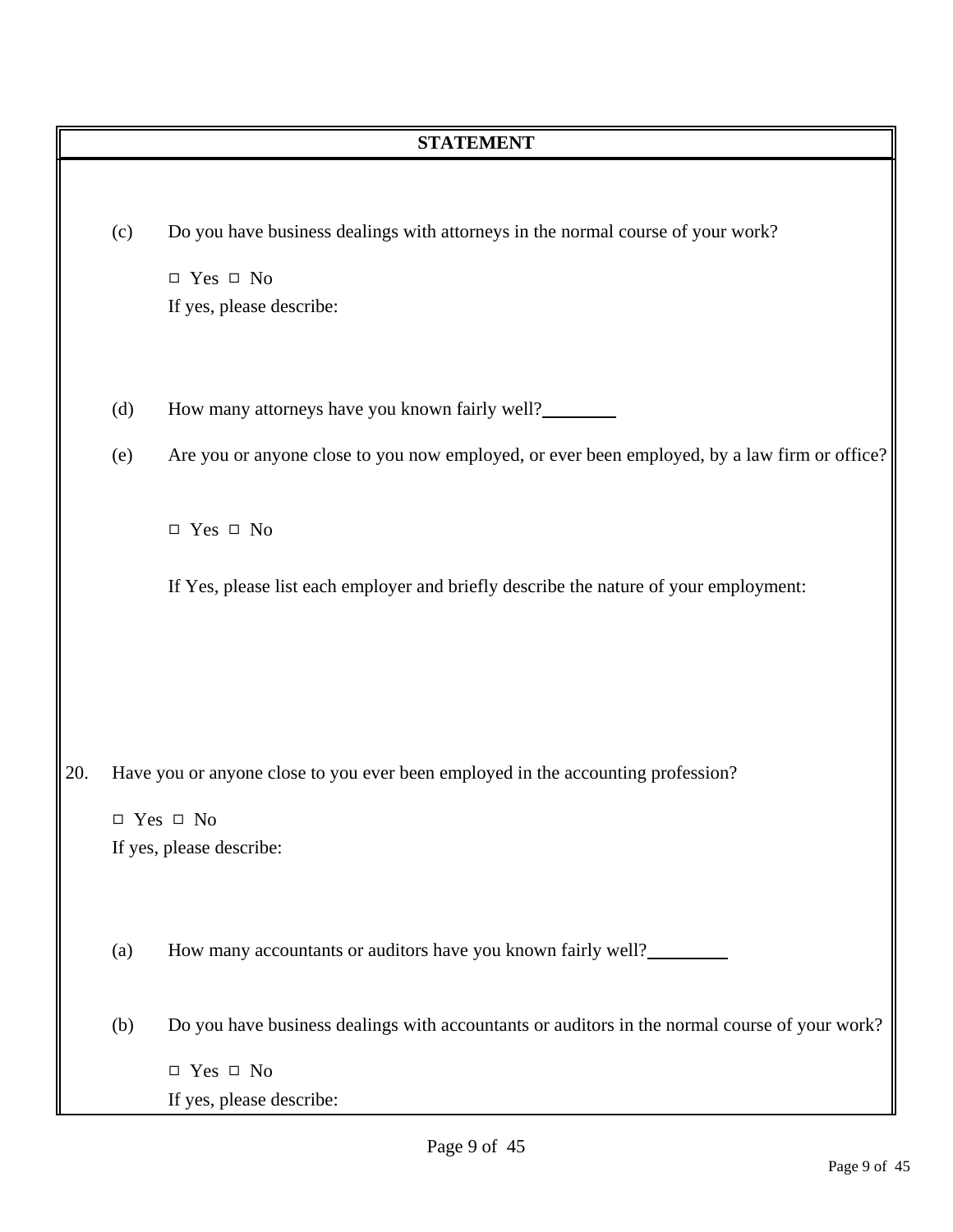|                 |                                                                                                                                                              |        |                                              | <b>STATEMENT</b>                                                                                         |
|-----------------|--------------------------------------------------------------------------------------------------------------------------------------------------------------|--------|----------------------------------------------|----------------------------------------------------------------------------------------------------------|
|                 |                                                                                                                                                              |        |                                              |                                                                                                          |
|                 | 21.                                                                                                                                                          |        | What is your highest education level?        |                                                                                                          |
|                 | $\Box$<br>□<br>$\Box$                                                                                                                                        |        | Grammar school<br>Trade or technical school  | $\Box$ Some high school $\Box$ High school diploma/GED                                                   |
| Some college    |                                                                                                                                                              |        | Major/Degree: ____________________           |                                                                                                          |
|                 |                                                                                                                                                              |        | College degree Major/Degree: _______________ |                                                                                                          |
| Graduate school |                                                                                                                                                              |        |                                              |                                                                                                          |
| 23.             |                                                                                                                                                              |        |                                              | Describe any special training or skills that you have (for example as a welder, auto mechanic, or cook): |
| 24.             | Have you or any immediate members of your family ever served in any branch of the armed forces of the<br>United States (including military reserve or ROTC)? |        |                                              |                                                                                                          |
|                 |                                                                                                                                                              | $\Box$ | Yes $\Box$ No                                |                                                                                                          |
|                 |                                                                                                                                                              |        |                                              | If Yes, please answer the following and identify if the person is you or a member of your family:        |
|                 |                                                                                                                                                              | (a)    | What branch of service:                      |                                                                                                          |
|                 |                                                                                                                                                              | (b)    | When did you or your relative serve:         |                                                                                                          |
|                 |                                                                                                                                                              | (c)    | Highest rank achieved:                       |                                                                                                          |
|                 |                                                                                                                                                              | (d)    | Occupational specialty:                      |                                                                                                          |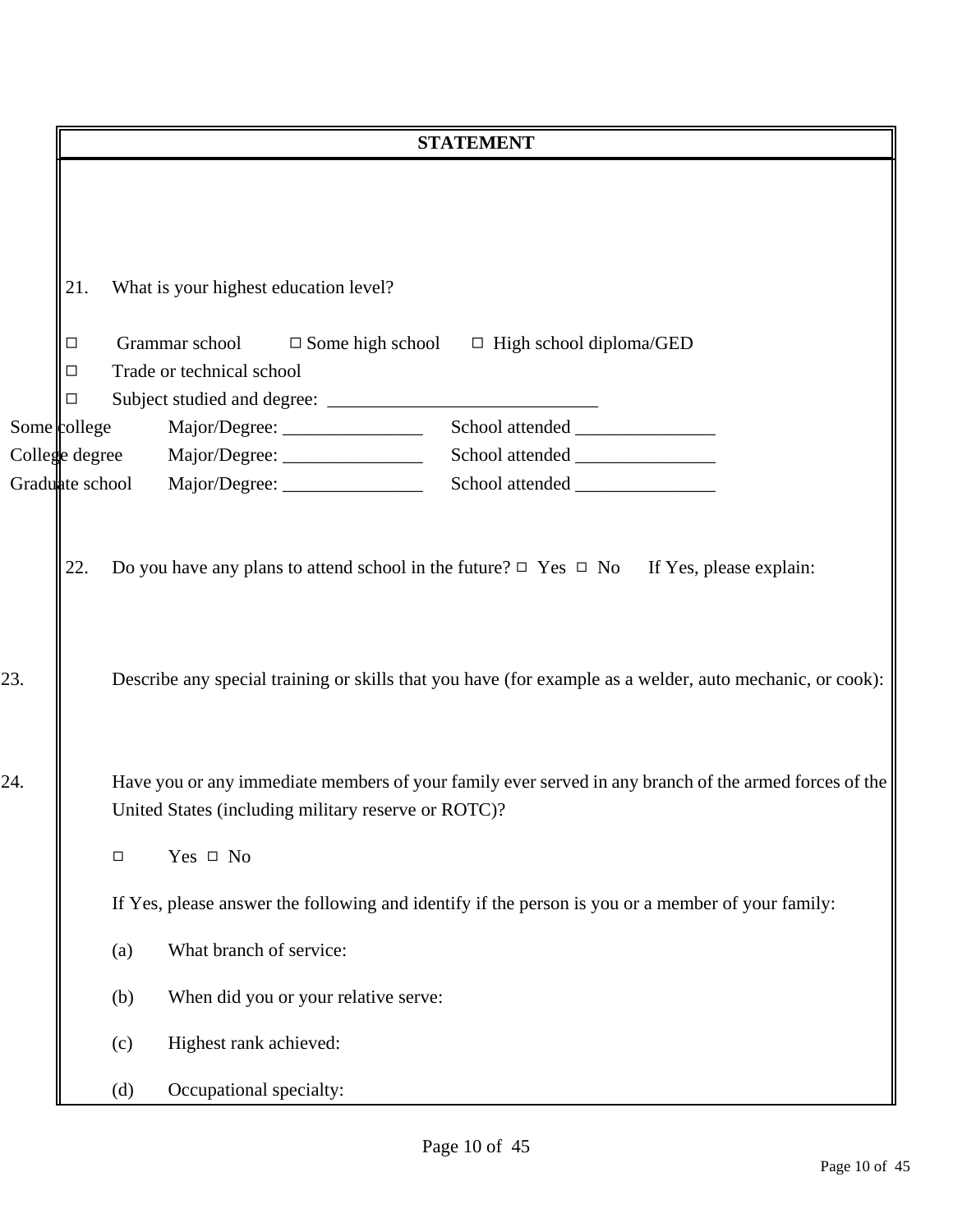|     |                                                                                                           | <b>STATEMENT</b>                                                                                  |
|-----|-----------------------------------------------------------------------------------------------------------|---------------------------------------------------------------------------------------------------|
| (e) | Duties:                                                                                                   |                                                                                                   |
| (f) | Place of service:                                                                                         |                                                                                                   |
| (g) | Did you or this person see combat?                                                                        |                                                                                                   |
| (h) | Have you or any of your family members participated in a Court Martial?                                   |                                                                                                   |
|     | $\Box$ Yes $\Box$ No                                                                                      |                                                                                                   |
| (i) | If Yes, when, where and under what circumstances:                                                         |                                                                                                   |
| (j) | What type of discharge did you or that person receive?                                                    |                                                                                                   |
|     |                                                                                                           | Have you or anyone close to you received training, education or had work experience in any of the |
|     | following fields:<br>Accounting/auditing                                                                  | <b>Banking</b>                                                                                    |
|     | Bookkeeping                                                                                               | <b>Business</b>                                                                                   |
|     | Finance                                                                                                   | Law enforcement                                                                                   |
|     | Prisons/correctional facilities                                                                           | <b>Stock Brokerage</b>                                                                            |
|     | Shareholders' Rights                                                                                      | Real Estate (including appraisals)                                                                |
|     | Newspaper/Television or other media<br>If you checked any of the choices above, please explain in detail: |                                                                                                   |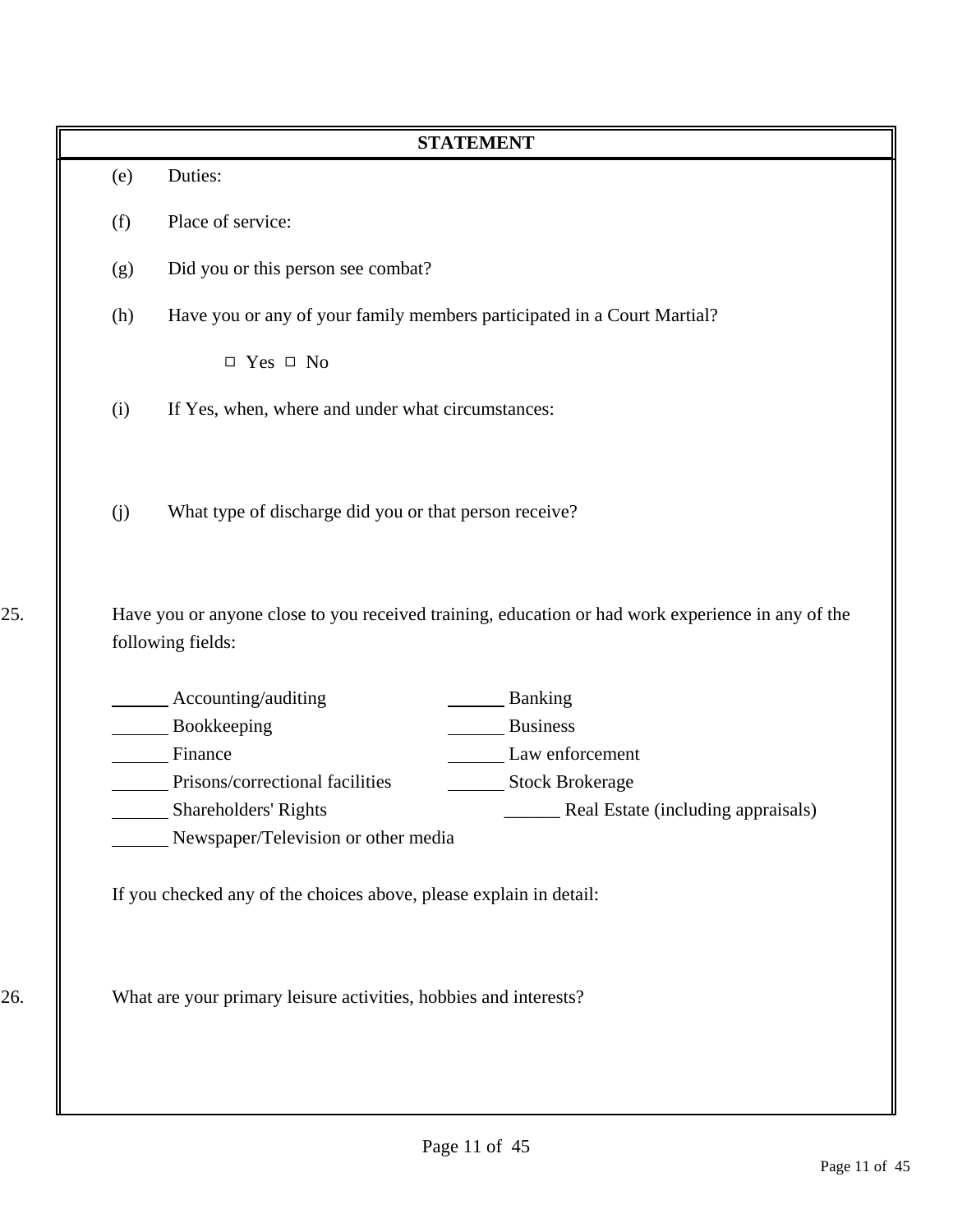|     | <b>STATEMENT</b>                                                                                                                                                                                                                                                                                 |
|-----|--------------------------------------------------------------------------------------------------------------------------------------------------------------------------------------------------------------------------------------------------------------------------------------------------|
|     | What charitable, civic, social, union, professional, fraternal, political, recreational or religious<br>organizations do you and/or your significant other volunteer for; belong to; participate in; donate money,<br>time or services to; or hold offices in?                                   |
|     | Spouse or Significant Other -- Please complete the following questions regarding your spouse/significant<br>other. (If you are (Please check): _____Widowed _____Divorced or _____Separated and currently not<br>married, please complete the following questions regarding your former spouse.) |
| (a) | Spouse's/significant other's age: ____                                                                                                                                                                                                                                                           |
| (b) | What is the highest level of education your spouse or significant other completed?                                                                                                                                                                                                               |
|     | Grade school or less<br>Less than 2 years of college                                                                                                                                                                                                                                             |
|     | More than 2 years of college<br>Some high school                                                                                                                                                                                                                                                 |
|     | College graduate<br>_High school graduate                                                                                                                                                                                                                                                        |
|     | Technical or business school<br>Post graduate degree                                                                                                                                                                                                                                             |
| (c) | Spouse's/significant other's current employment status or former employment status (if deceased):                                                                                                                                                                                                |
|     | Employed full-time                                                                                                                                                                                                                                                                               |
|     | Employed part-time                                                                                                                                                                                                                                                                               |
|     | Homemaker                                                                                                                                                                                                                                                                                        |
|     | Student                                                                                                                                                                                                                                                                                          |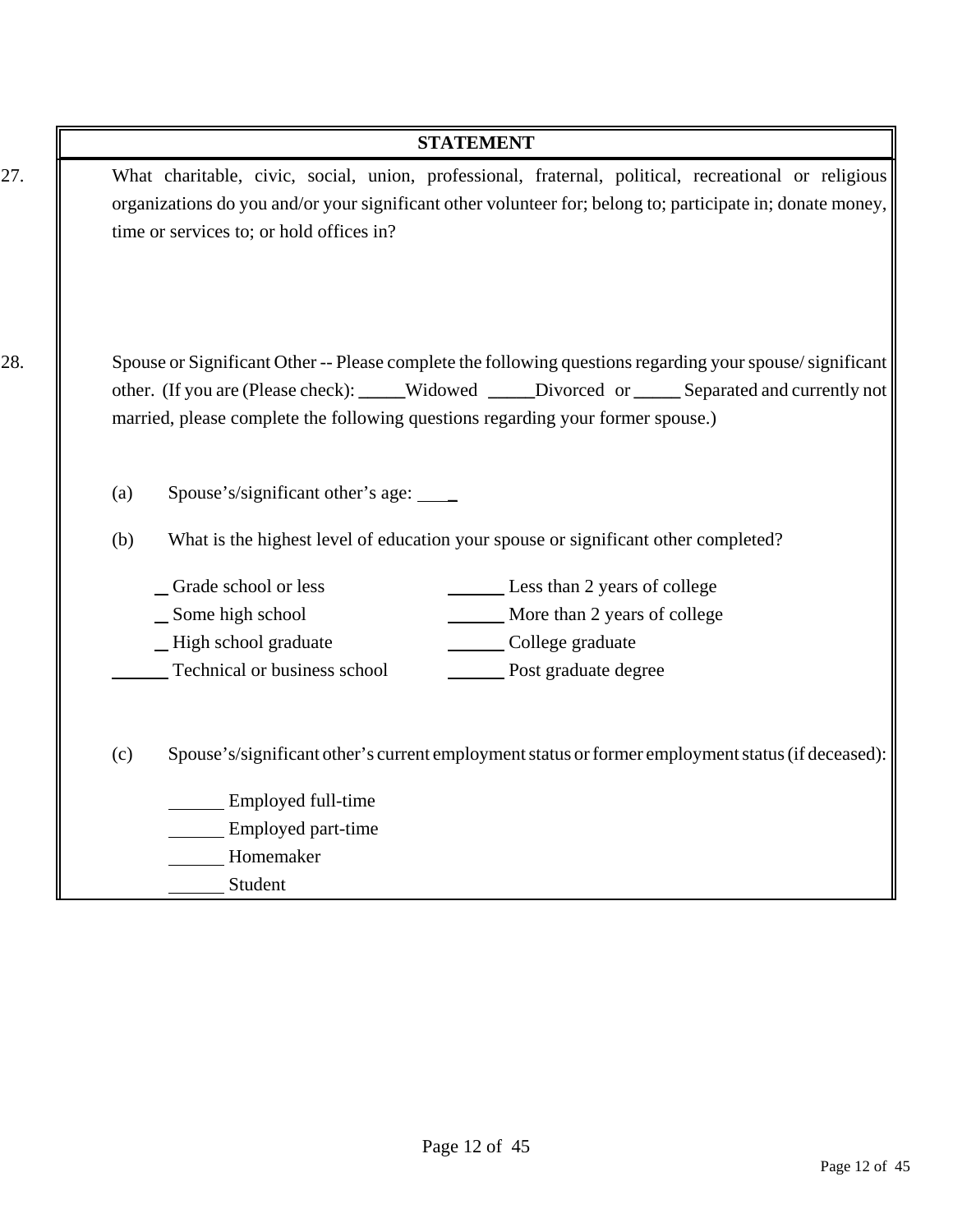| <b>STATEMENT</b>                  |  |  |
|-----------------------------------|--|--|
| Unemployed - looking for work     |  |  |
| Unemployed - not looking for work |  |  |
| Retired                           |  |  |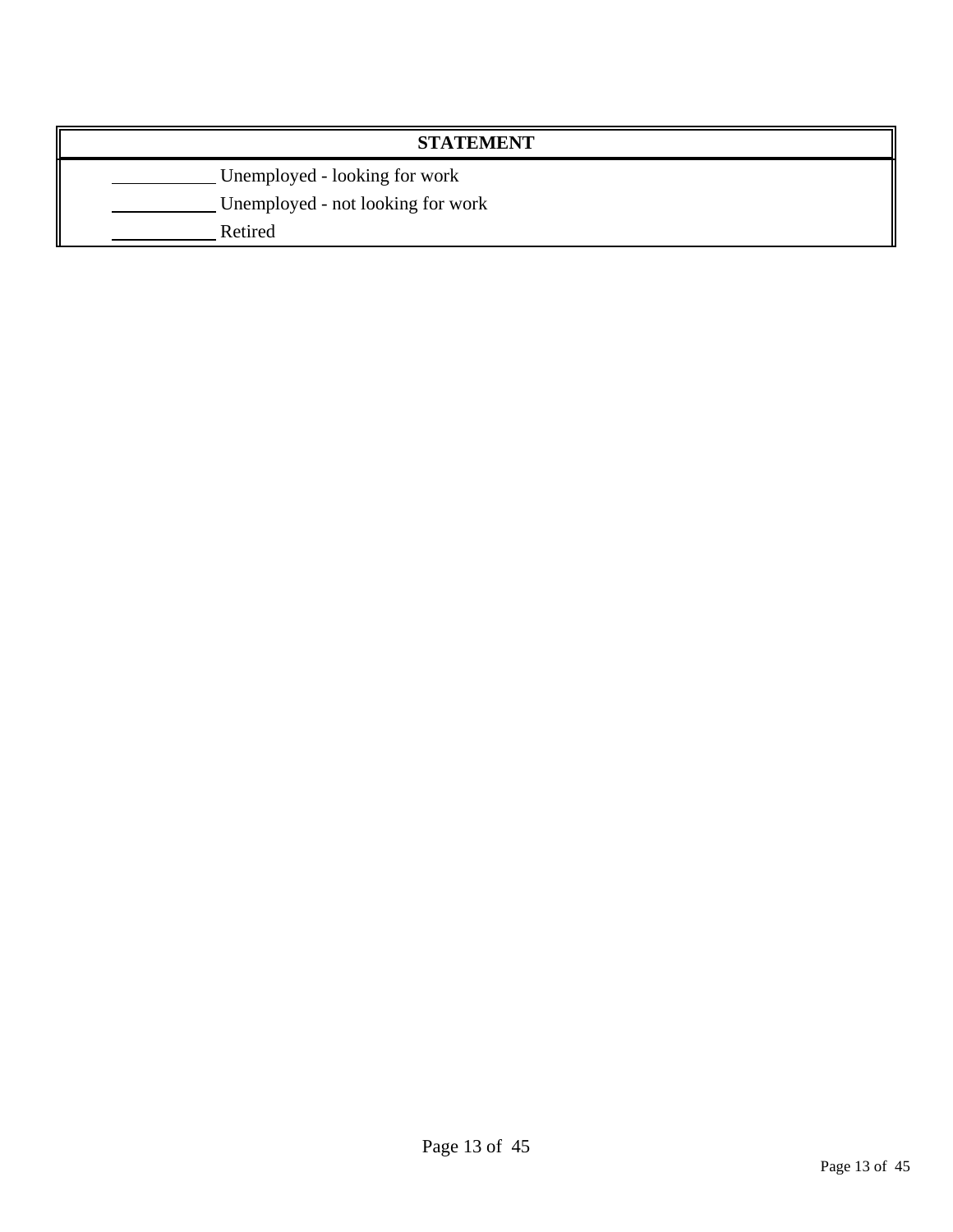- (d) What is her/his occupation (Note If your spouse or significant other is retired, unemployed or deceased, please answer the following questions as regards his/her last employment).
- (e) Who is his her employer (or is he or she self-employed)?
- (f) How long has or did she/he worked there?
- (g) Please describe her/his job:
- (h) Does he or she supervise any other employees? If Yes, please explain:
- (i) Please list any other jobs she/he has had as an adult for the last 5 years. If your spouse/significant other is retired or deceased, please list the jobs she/he held for the last 10 years before retirement or death.

#### **Job title Employer How long employed there?**

- 29. Have you or anyone close to you ever been employed by Hollinger International, Inc., or any of its subsidiaries, affiliates or partnerships, including the *Chicago Sun Times*?
	- $\Box$  Yes  $\Box$  No

If yes, please explain: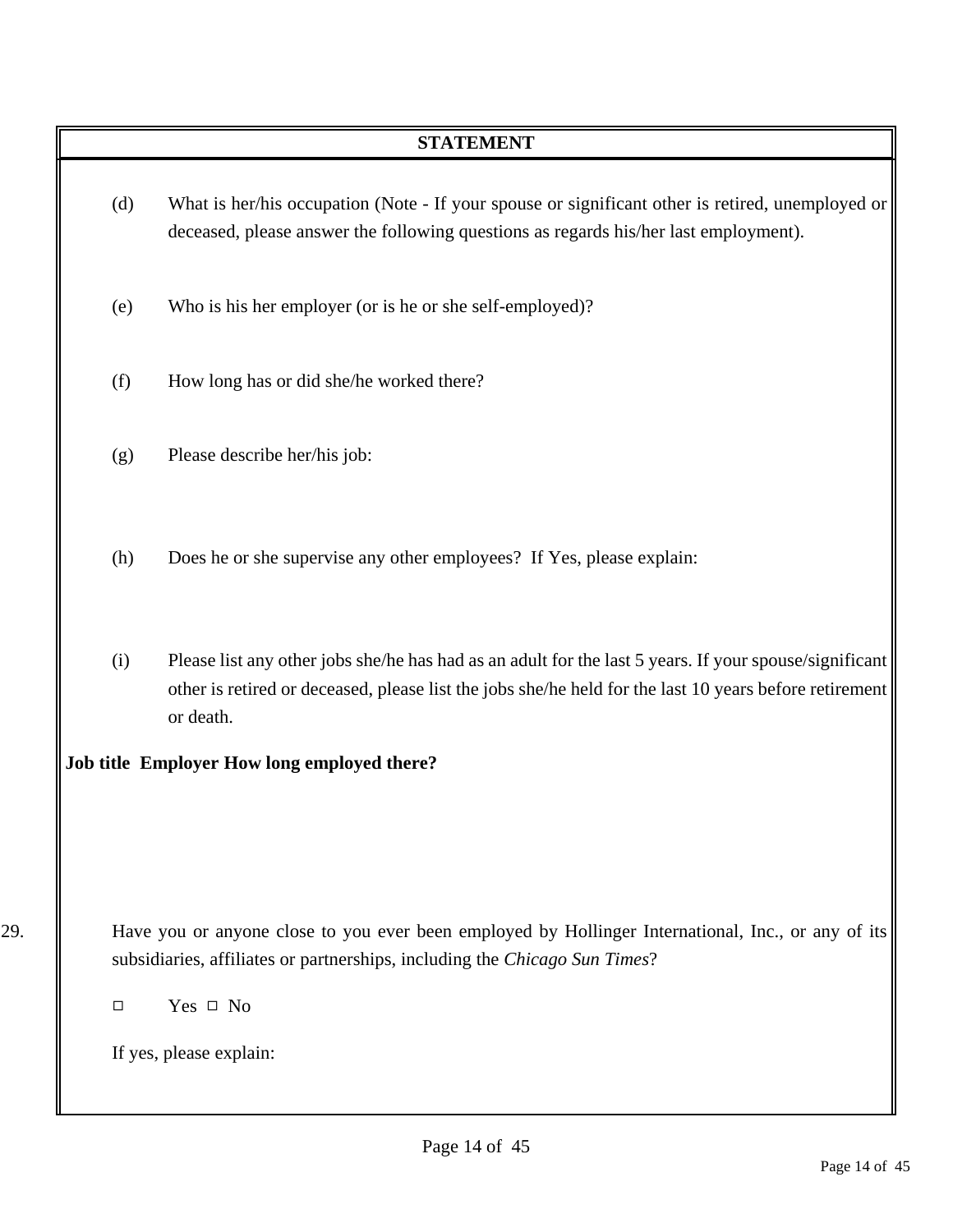|     | <b>STATEMENT</b>                                                                                                                                                                                                                                                                                         |  |
|-----|----------------------------------------------------------------------------------------------------------------------------------------------------------------------------------------------------------------------------------------------------------------------------------------------------------|--|
|     | Do you follow the news on a regular basis? $\Box$ Yes $\Box$ No                                                                                                                                                                                                                                          |  |
| (a) | If yes, check all the news you follow on a regular basis.                                                                                                                                                                                                                                                |  |
|     | World news<br>Domestic (US) news                                                                                                                                                                                                                                                                         |  |
|     | Business/financial news<br>Local news                                                                                                                                                                                                                                                                    |  |
|     | Entertainment news<br>_Sports news                                                                                                                                                                                                                                                                       |  |
|     |                                                                                                                                                                                                                                                                                                          |  |
| (b) | What is the most important source of news for you? (Check only one)                                                                                                                                                                                                                                      |  |
|     | Newspapers<br>TV                                                                                                                                                                                                                                                                                         |  |
|     | Magazines<br>Radio                                                                                                                                                                                                                                                                                       |  |
|     | Friends and family<br>Internet                                                                                                                                                                                                                                                                           |  |
| (c) | Which newspapers do you read regularly, including both local and out-of-town papers?                                                                                                                                                                                                                     |  |
| (d) | How often do you read a newspaper?                                                                                                                                                                                                                                                                       |  |
|     | Several times a week<br>Every day                                                                                                                                                                                                                                                                        |  |
|     | Once or twice a week<br>Less often than once a week                                                                                                                                                                                                                                                      |  |
|     | Never                                                                                                                                                                                                                                                                                                    |  |
| (e) | Which television programs do you watch on a regular basis?                                                                                                                                                                                                                                               |  |
| (f) | Do you watch financial news programs or networks (for example, CNBC and Bloomberg) or visit<br>financial news websites (for example, Yahoo! Finance, Money.com, CNN-FN, CFO.com) or read<br>the financial/business news (for example, the business pages of your local newspaper) on a regular<br>basis? |  |
|     | $\Box$ Yes $\Box$ No                                                                                                                                                                                                                                                                                     |  |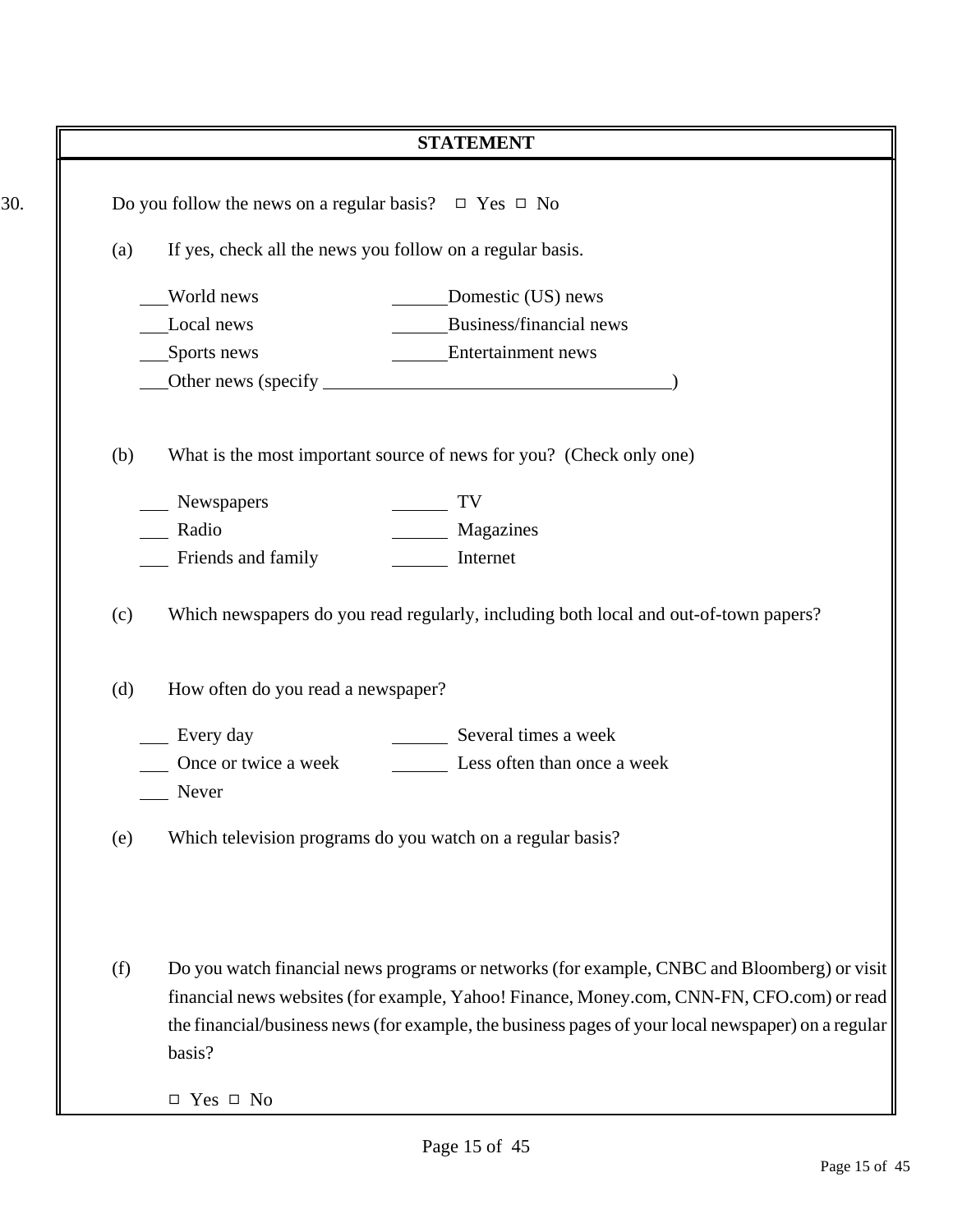|     |     | <b>STATEMENT</b>                                                                                                                                                                   |
|-----|-----|------------------------------------------------------------------------------------------------------------------------------------------------------------------------------------|
|     | (g) | Which magazines do you read regularly?                                                                                                                                             |
|     | (h) | Which radio programs do you listen to on a regular basis?                                                                                                                          |
| 31. |     | Are you a regular user of the internet? $\Box$ Yes $\Box$ No                                                                                                                       |
|     | (a) | If yes, what do you use the internet for?                                                                                                                                          |
|     | (b) | If you get news from the internet, what websites do you frequently visit?                                                                                                          |
| 32. |     | If you are selected as a juror in this case, the Court will instruct you not to read, listen to or watch any news<br>media accounts of the trial, including those on the internet. |
|     | (a) | Will you have any difficulties following this instruction?                                                                                                                         |
|     | (b) | This case may receive media attention during trial. Does this matter in any way to you?<br>$\Box$ Yes<br>$\square$ No                                                              |
|     |     | If Yes, please explain:                                                                                                                                                            |
| 33. |     | Have you or anyone close to you ever:                                                                                                                                              |
|     | (a) | Been arrested, charged with or convicted of a crime? $\Box$ Yes $\Box$ No                                                                                                          |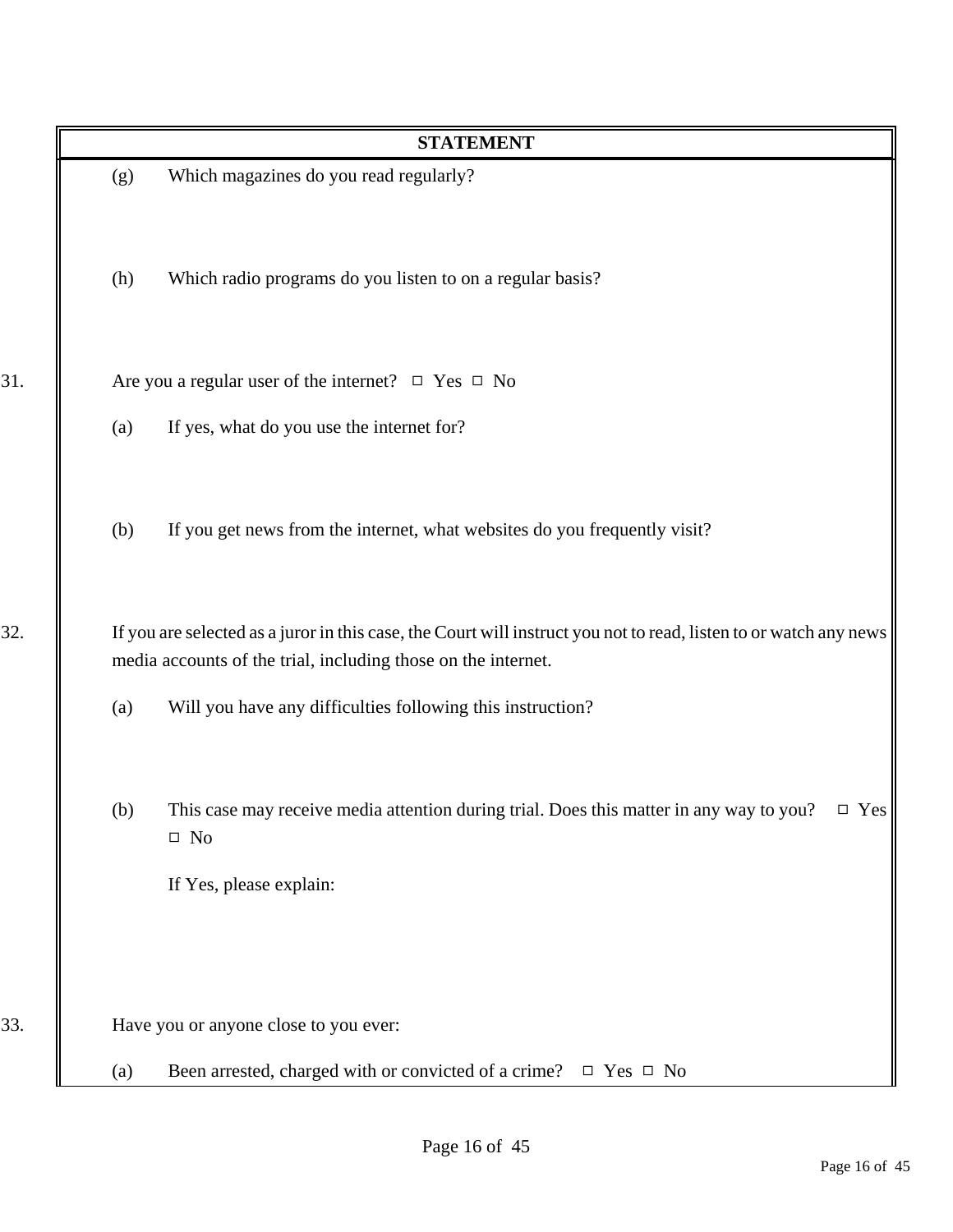| <b>STATEMENT</b>                                                                                                                                 |
|--------------------------------------------------------------------------------------------------------------------------------------------------|
| Appeared as a witness before any federal, state or district court, grand jury or government body or<br>(b)                                       |
| agency (including any legislative committee)? □ Yes □ No                                                                                         |
| Sued or been sued by anyone?<br>$\Box$ Yes $\Box$ No<br>(c)                                                                                      |
| (d)<br>If you checked Yes for any of the above, please explain here.                                                                             |
| Was there any sort of court hearing in the matters you described in the preceding question? $\Box$ Yes $\Box$ No                                 |
| If Yes, did you or the person close to you, testify at that court hearing? $\Box$ Yes $\Box$ No                                                  |
|                                                                                                                                                  |
| If Yes, who testified?<br>(a)                                                                                                                    |
| (b)<br>If Yes, how did you or the person close to you, feel about the experience?                                                                |
|                                                                                                                                                  |
|                                                                                                                                                  |
|                                                                                                                                                  |
|                                                                                                                                                  |
| Have you or anyone close to you ever been asked to testify in court as an expert witness, or as a witness<br>with special knowledge or training? |
| $\Box$ Yes $\Box$ No                                                                                                                             |
| If yes, please describe:                                                                                                                         |
|                                                                                                                                                  |
|                                                                                                                                                  |
|                                                                                                                                                  |
| Have you or anyone close to you been the victim of, or witness to, any kind of crime, whether it was                                             |
| Page 17 of 45                                                                                                                                    |
| Page 17 of 45                                                                                                                                    |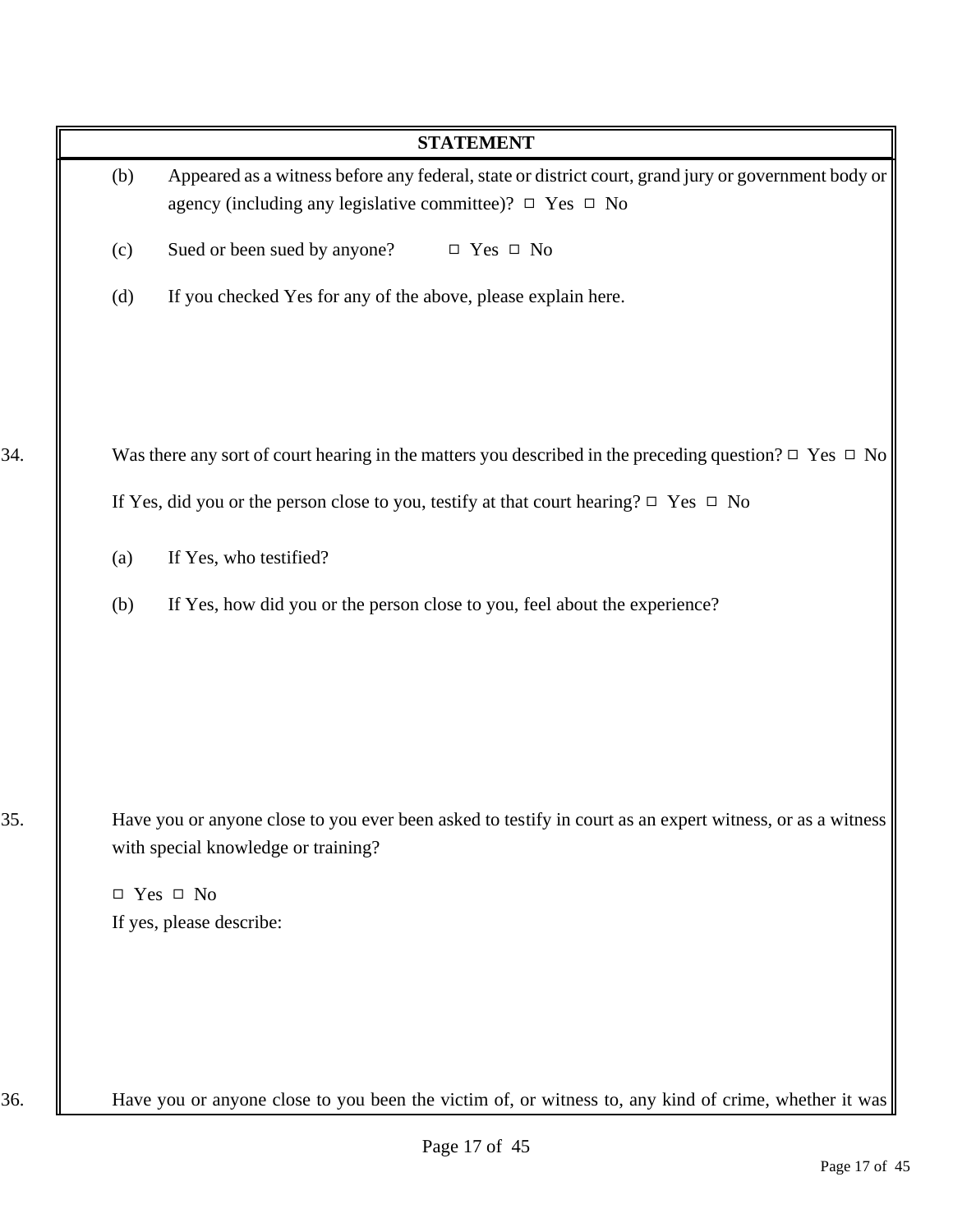|     |                                                                                                             | <b>STATEMENT</b>                                                                                                                                                                             |
|-----|-------------------------------------------------------------------------------------------------------------|----------------------------------------------------------------------------------------------------------------------------------------------------------------------------------------------|
|     |                                                                                                             | reported to law enforcement authorities or not?                                                                                                                                              |
|     | $\Box$                                                                                                      | Yes $\Box$ No                                                                                                                                                                                |
|     | (a)                                                                                                         | If yes, was anyone caught? What was the outcome of the case?                                                                                                                                 |
|     | (b)                                                                                                         | Have you or anyone close to you ever been the victim of fraud or another type of financial crime?                                                                                            |
|     |                                                                                                             | $\Box$ Yes $\Box$ No                                                                                                                                                                         |
|     |                                                                                                             | If yes, please give details:                                                                                                                                                                 |
|     |                                                                                                             |                                                                                                                                                                                              |
| 37. | Have you or anyone close to you made or brought any claims or lawsuits against any federal, state, district |                                                                                                                                                                                              |
|     |                                                                                                             | or local government agency or have any claims or lawsuits ever been made by any federal, state, district,<br>local official or government agency against you or anyone close to you?         |
|     |                                                                                                             | $\Box$ Yes $\Box$ No                                                                                                                                                                         |
|     |                                                                                                             | If Yes, please explain:                                                                                                                                                                      |
| 38. |                                                                                                             | Are you or anyone close to you employed by a law enforcement agency (as an employee or a volunteer)?                                                                                         |
|     |                                                                                                             | $\Box$ Yes $\Box$ No                                                                                                                                                                         |
|     |                                                                                                             | If yes, please describe:                                                                                                                                                                     |
|     | (a)                                                                                                         | Have you or anyone close to you ever applied or considered applying to any law enforcement<br>agency, or had any training, courses, or work experience in law enforcement, criminal justice, |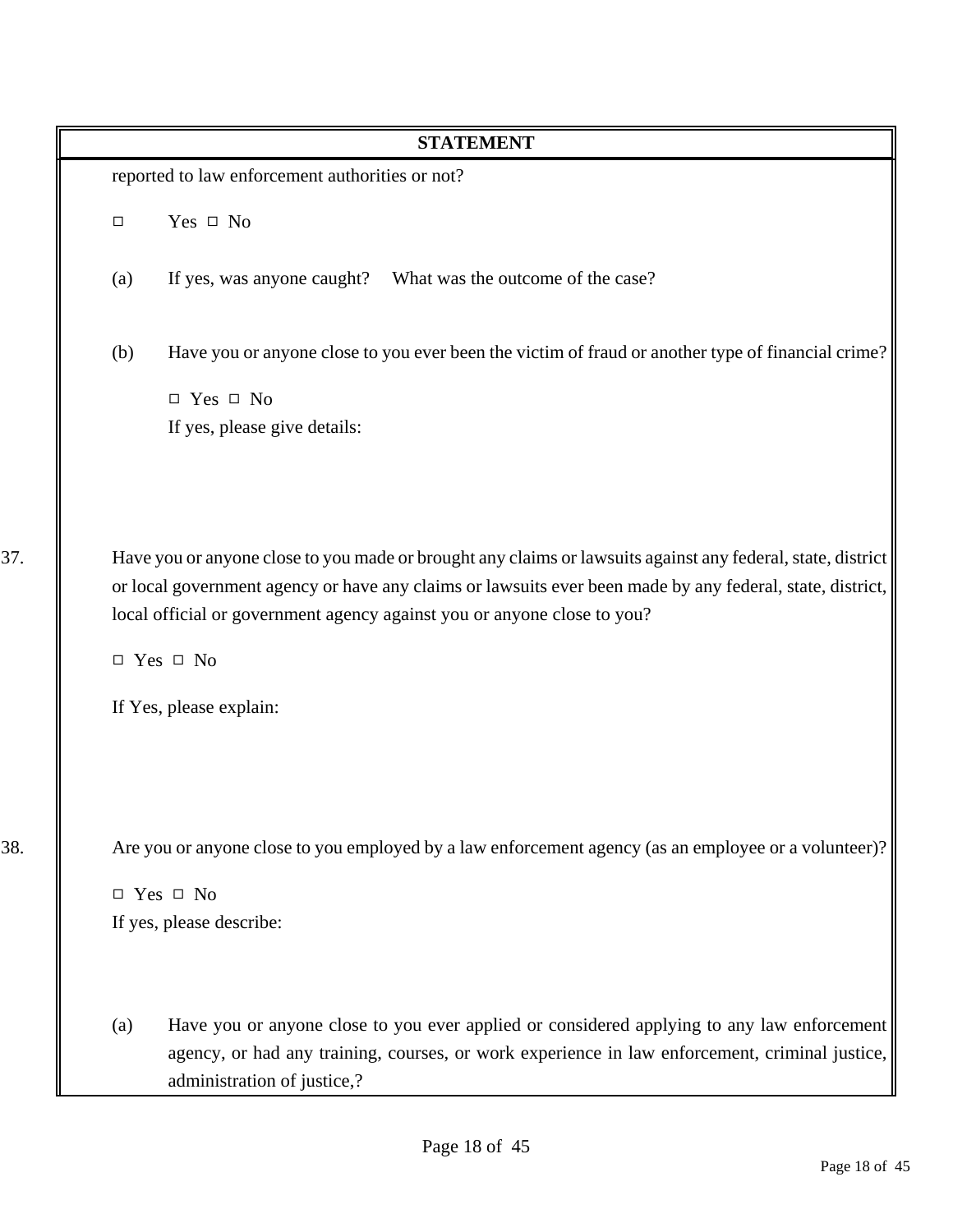|     |        | <b>STATEMENT</b>                                                                                                                                                                                                                                                                              |
|-----|--------|-----------------------------------------------------------------------------------------------------------------------------------------------------------------------------------------------------------------------------------------------------------------------------------------------|
|     |        | $\Box$ Yes $\Box$ No                                                                                                                                                                                                                                                                          |
|     |        | If yes, please explain:                                                                                                                                                                                                                                                                       |
|     |        |                                                                                                                                                                                                                                                                                               |
|     | (b)    | Have you or anyone close to you ever worked for, applied to or had any experience with the<br>Federal Bureau of Investigation, the Internal Revenue Service, the United States Postal Service,<br>the United States Attorneys Office or the United States Securities and Exchange Commission? |
|     |        | $\Box$ Yes $\Box$ No                                                                                                                                                                                                                                                                          |
|     |        | If yes, please explain:                                                                                                                                                                                                                                                                       |
| 39. |        | Do you feel that you might give more or less weight to the testimony of agents of the federal government<br>than to civilian witnesses?                                                                                                                                                       |
|     |        | $\Box$ Yes $\Box$ No                                                                                                                                                                                                                                                                          |
|     |        | Please explain why or why not:                                                                                                                                                                                                                                                                |
|     |        |                                                                                                                                                                                                                                                                                               |
|     |        |                                                                                                                                                                                                                                                                                               |
|     |        |                                                                                                                                                                                                                                                                                               |
| 40. |        | Do you currently, or have you ever, owned stocks (including mutual funds)?                                                                                                                                                                                                                    |
|     | $\Box$ | Yes $\Box$ No                                                                                                                                                                                                                                                                                 |
|     | (a)    | If Yes, have you owned or are you aware of whether your mutual fund owned stock in Hollinger<br>Inc. or Hollinger International, Inc. (which owned the <i>Chicago Sun Times</i> ) at any time in the past<br>ten years?<br>$\Box$ Yes $\Box$ No                                               |
|     | (b)    | If Yes, could you impartially consider evidence presented about Hollinger Inc., Hollinger                                                                                                                                                                                                     |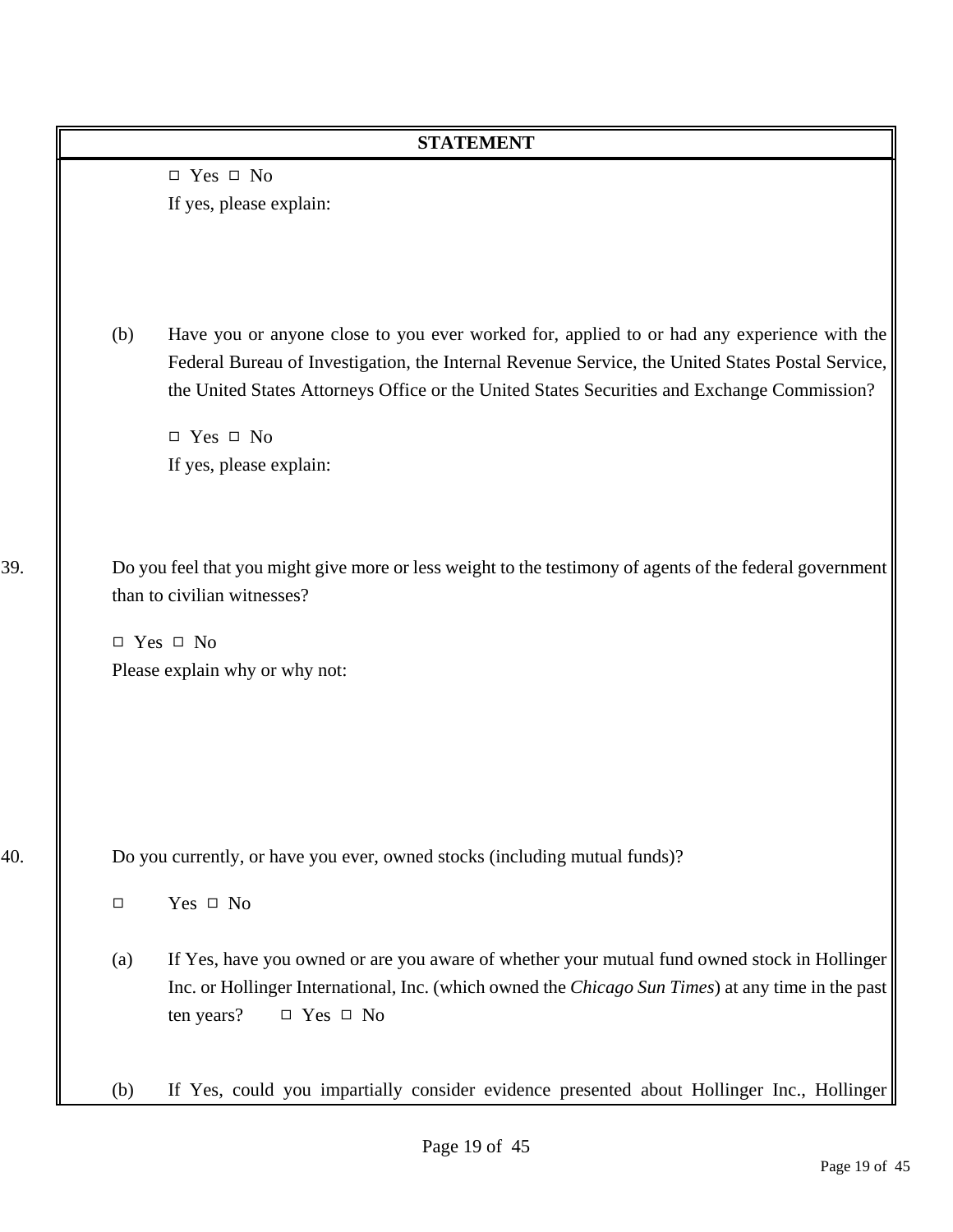|                    | <b>STATEMENT</b>                                                                                                         |
|--------------------|--------------------------------------------------------------------------------------------------------------------------|
|                    | International, Inc. and its directors, officers and other present and former employees?<br>$\square$ Yes<br>$\square$ No |
|                    | If No, please explain:                                                                                                   |
|                    | Have you or anyone close to you ever participated in any group concerned with crime prevention or<br>victims' rights?    |
|                    | $\Box$ Yes $\Box$ No                                                                                                     |
|                    | If yes, please list the organization, who participated, and any position that person holds or held:                      |
|                    | Have you ever served as a juror before?                                                                                  |
|                    | $\Box$ Yes $\Box$ No                                                                                                     |
|                    | If yes, please complete for each case on which you served:                                                               |
| Civil or Criminal? |                                                                                                                          |
|                    | What were the charges or allegations?<br>When and where was the trial?                                                   |
|                    | Did the jury reach a verdict? (Yes or No)                                                                                |
|                    |                                                                                                                          |
| (a)                | If you have served on a jury before, were you the foreperson?                                                            |
|                    | $\Box$ Yes $\Box$ No                                                                                                     |
| (b)                | Have you ever served on a grand jury or coroner's jury?                                                                  |
|                    | $\Box$ Yes $\Box$ No                                                                                                     |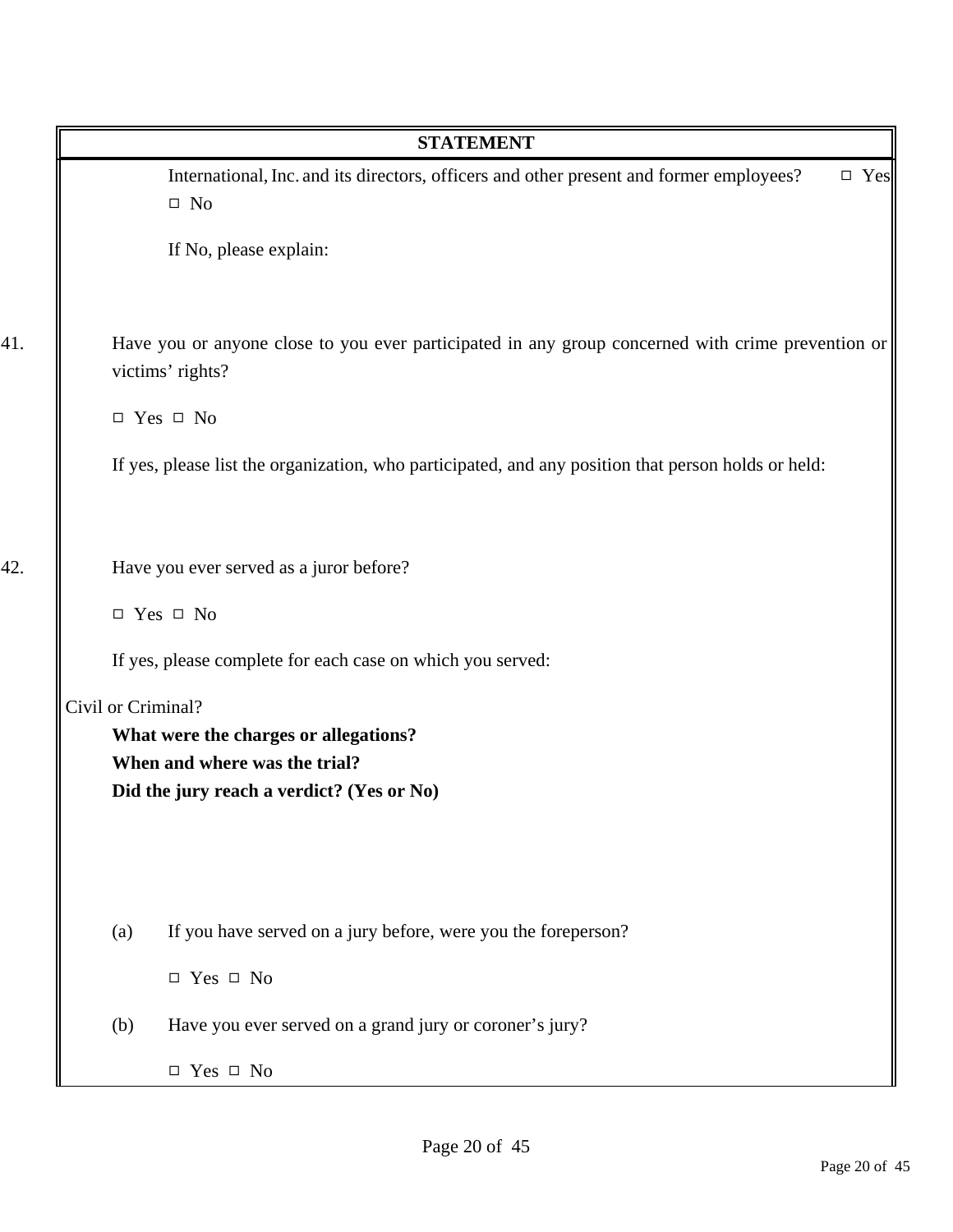|     | <b>STATEMENT</b>                                                                                                                                 |
|-----|--------------------------------------------------------------------------------------------------------------------------------------------------|
|     |                                                                                                                                                  |
|     | Where:                                                                                                                                           |
|     |                                                                                                                                                  |
|     | (c)<br>How did you feel about your service as a juror?                                                                                           |
| 43. | Was there anything about your experience as a juror which would make you want to serve again or not<br>want to serve again? $\Box$ Yes $\Box$ No |
|     | If Yes, please explain.                                                                                                                          |
|     |                                                                                                                                                  |
|     |                                                                                                                                                  |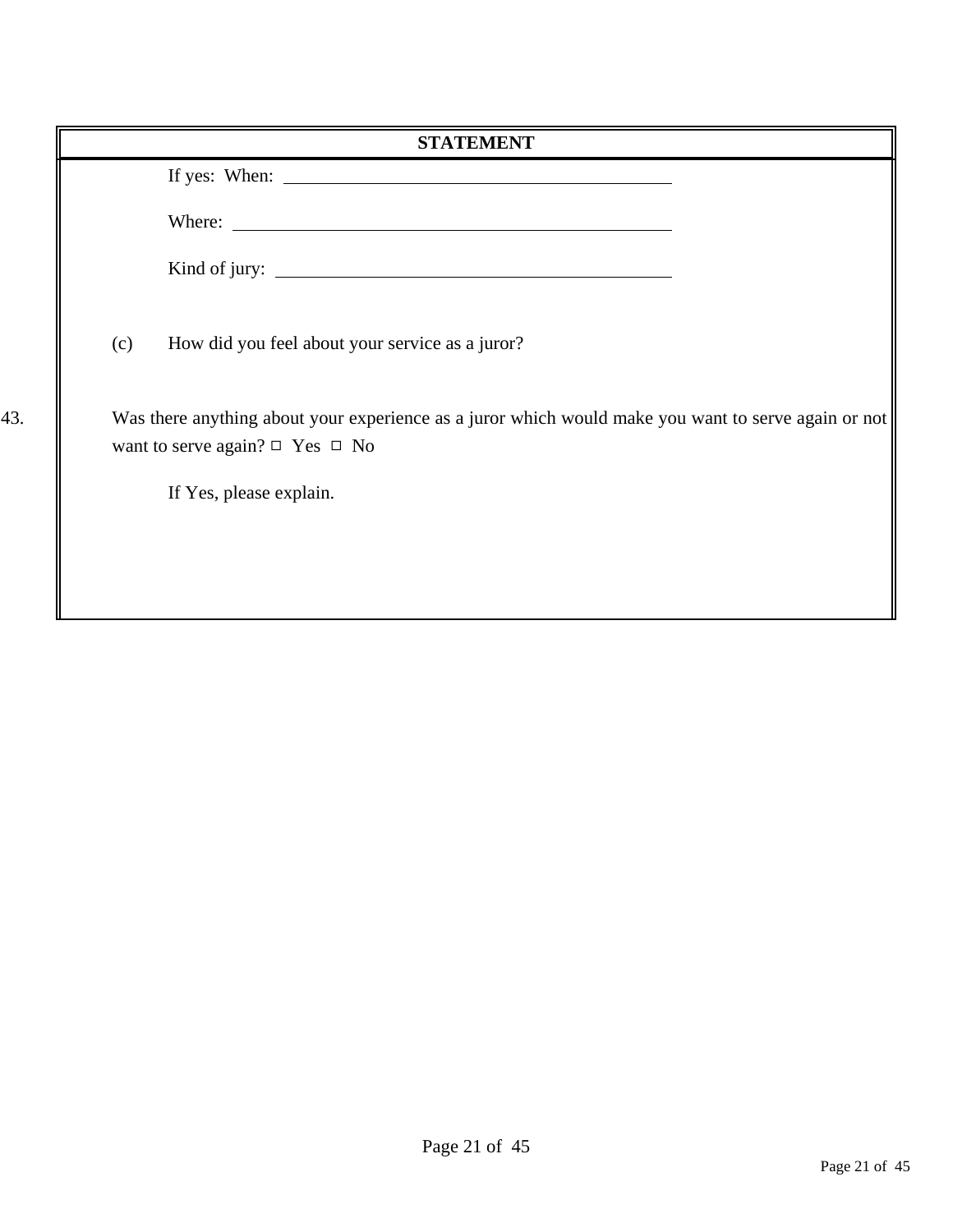### **THIS CASE**

This case is about an alleged financial fraud at a company called Hollinger International, which was the parent company that owned the Chicago Sun Times. The defendants in this case are Conrad Black, John Boultbee, Peter Atkinson, Mark Kipnis and The Ravelston Corporation Limited ("Ravelston").

The defendants are presumed to be innocent of all charges. The defendants have pled not guilty to all charges.

The prosecution has the burden of proving each defendant guilty of each charge beyond a reasonable doubt.

44. Do you or any family members know Conrad Black, John Boultbee, Peter Atkinson or Mark Kipnis? Have you heard of The Ravelston Corporation Limited?

45. From time to time, this case has received media attention. There is nothing wrong with having heard something about this case. It is important that you truthfully and fully answer the following questions concerning your knowledge about this case.

> (a) Have you seen, read or heard anything about this case or the criminal charges being brought against any of the defendants in this case: Conrad Black, John Boultbee, Peter Atkinson, Mark Kipnis, or Ravelston?

 $\Box$  Yes  $\Box$  No If Yes, please describe:

(b) In general, have you formed an opinion about this case?

 $\Box$  Yes  $\Box$  No If Yes, please describe: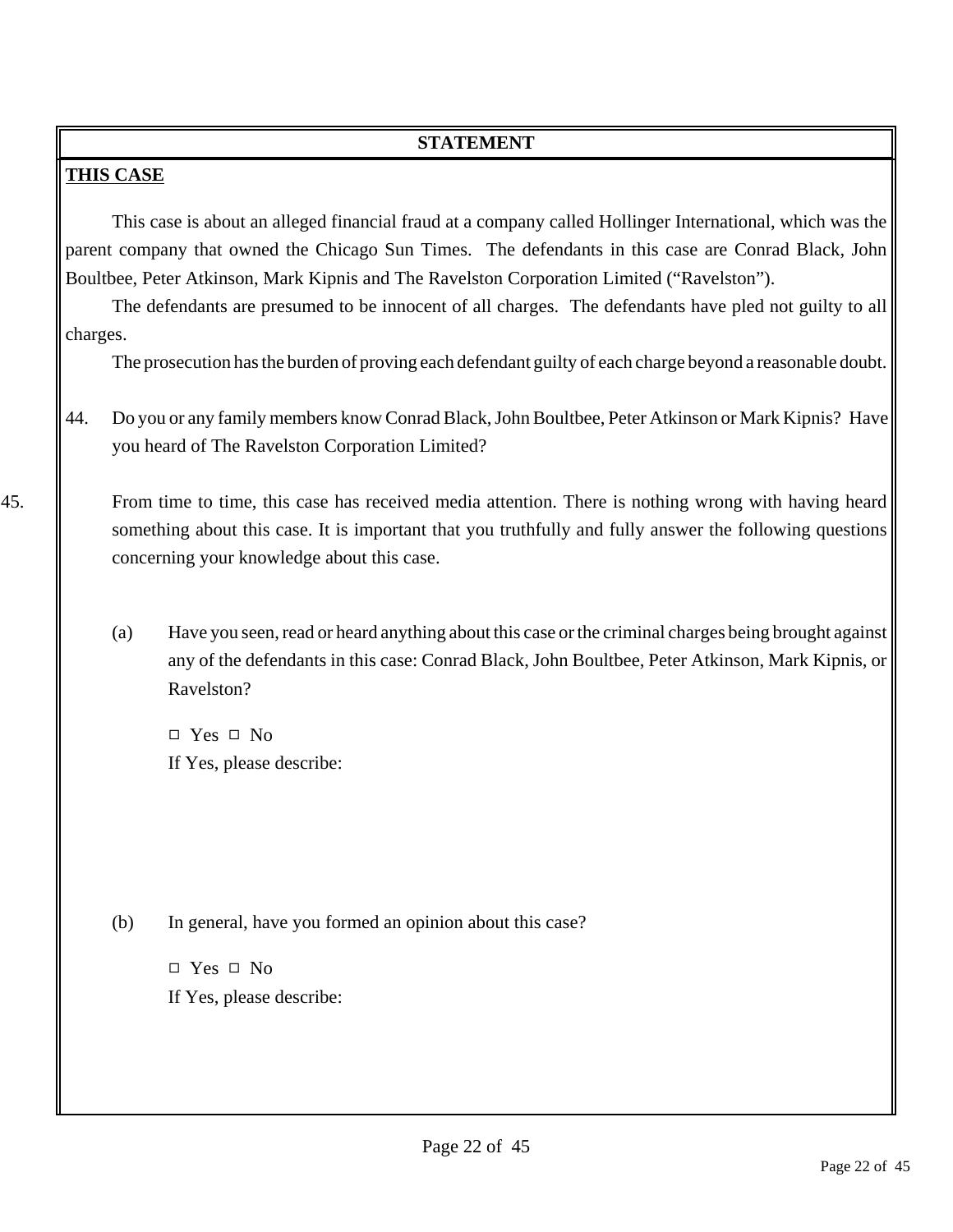|     | <b>STATEMENT</b>                                                                                                                                                        |
|-----|-------------------------------------------------------------------------------------------------------------------------------------------------------------------------|
|     | If you have formed an opinion or impression about the case, will it take evidence from the<br>(c)<br>defendants or the government to change that opinion or impression? |
|     | $\Box$ Yes $\Box$ No                                                                                                                                                    |
|     | If Yes, please describe:                                                                                                                                                |
|     |                                                                                                                                                                         |
|     |                                                                                                                                                                         |
|     |                                                                                                                                                                         |
| 46. | Conrad Black is a defendant in this case. How much, if anything, have you seen, read, or heard about                                                                    |
|     | Conrad Black?                                                                                                                                                           |
|     | $\Box$ Some Things<br>$\Box$ Nothing<br>$\Box$ A lot                                                                                                                    |
|     | What have you heard and what do you know about Conrad Black?<br>(a)                                                                                                     |
|     | What impressions, feelings, or opinions had you formed about Conrad Black before coming into<br>(b)<br>Court today?                                                     |
|     |                                                                                                                                                                         |
|     | Have you formed any opinions about the guilt or innocence of defendant Conrad Black?<br>(c)                                                                             |
|     | If yes, please explain:                                                                                                                                                 |
|     |                                                                                                                                                                         |
| 47. | John Boultbee is a defendant in this case. How much, if anything, have you seen, read, or heard about John<br>Boultbee?                                                 |
|     | $\Box$ Some Things<br>$\Box$ Nothing<br>$\Box$ A lot                                                                                                                    |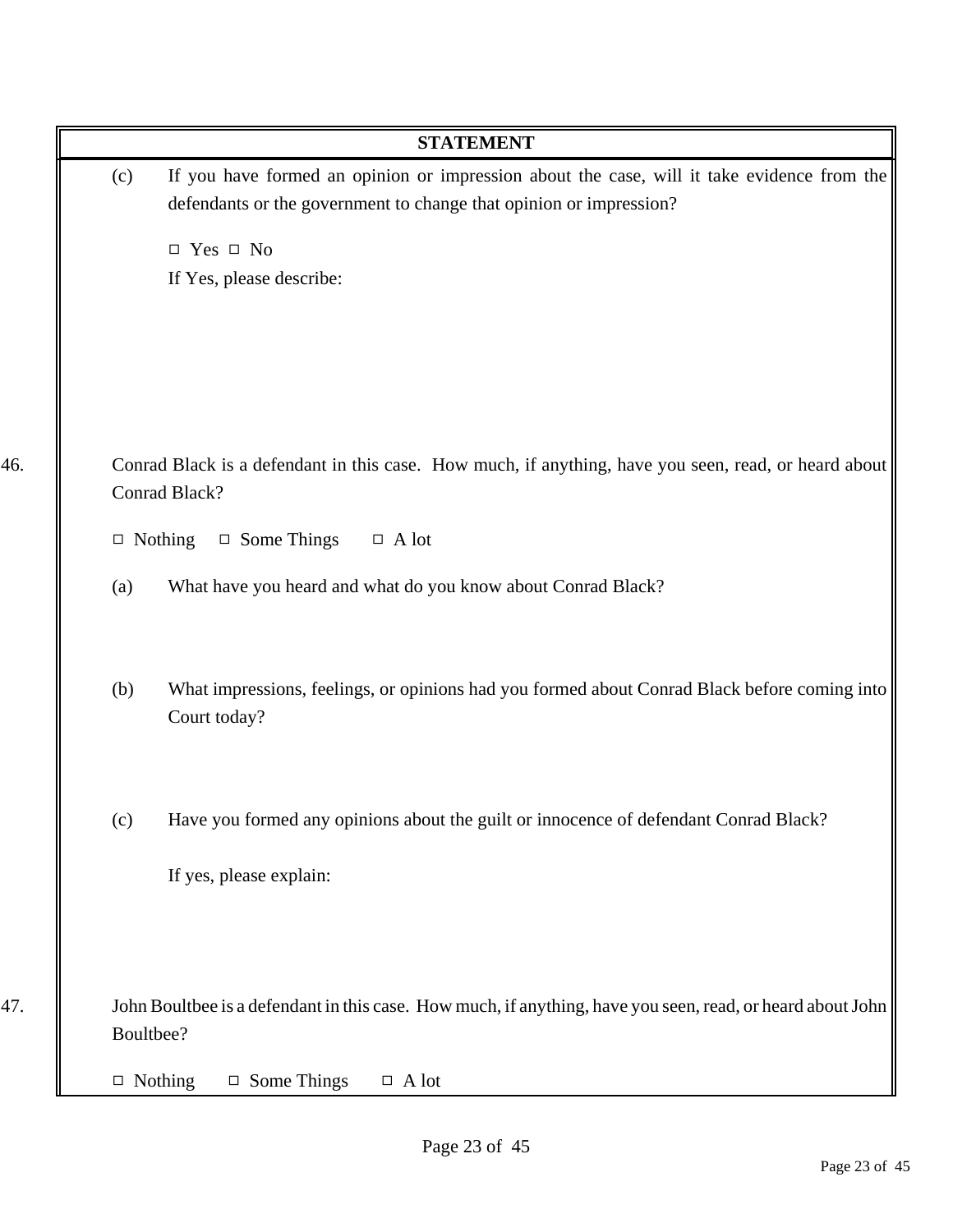|                | <b>STATEMENT</b>                                                                                                                                                          |
|----------------|---------------------------------------------------------------------------------------------------------------------------------------------------------------------------|
| (a)            | What have you heard and what do you know about John Boultbee?                                                                                                             |
| (b)            | What impressions, feelings, or opinions had you formed about John Boultbee before coming into<br>Court today?                                                             |
| (c)            | Have you formed any opinions about the guilt or innocence of defendant John Boultbee?                                                                                     |
|                | If yes, please explain:                                                                                                                                                   |
| $\Box$ Nothing | Peter Atkinson is a defendant in this case. How much, if anything, have you seen, read, or heard about<br>Peter Atkinson?<br>$\Box$ Some Things<br>$\hfill \Box$<br>A lot |
| (a)            | What have you heard and what do you know about Peter Atkinson?                                                                                                            |
| (b)            | What impressions, feelings, or opinions had you formed about Peter Atkinson before coming into<br>Court today?                                                            |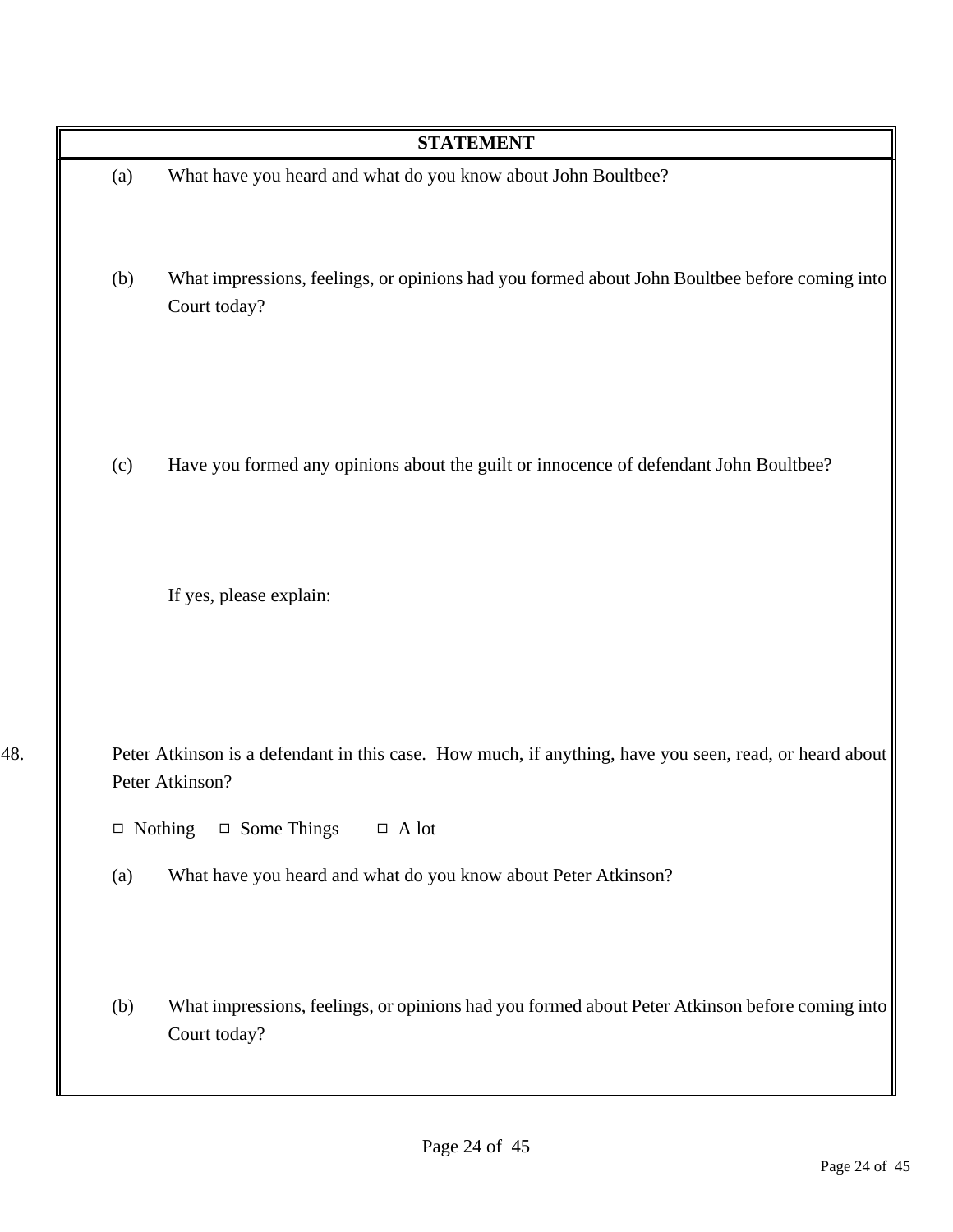|     |         | <b>STATEMENT</b>                                                                                            |
|-----|---------|-------------------------------------------------------------------------------------------------------------|
|     | (c)     | Have you formed any opinions about the guilt or innocence of defendant Peter Atkinson?                      |
|     |         | If yes, please explain:                                                                                     |
| 49. | Kipnis? | Mark Kipnis is a defendant in this case. How much, if anything, have you seen, read, or heard about Mark    |
|     |         | $\Box$ Some Things<br>$\hfill \Box$<br><br>A lot<br>$\Box$ Nothing                                          |
|     | (a)     | What have you heard and what do you know about Mark Kipnis?                                                 |
|     | (b)     | What impressions, feelings, or opinions had you formed about Mark Kipnis before coming into<br>Court today? |
|     | (c)     | Have you formed any opinions about the guilt or innocence of defendant Mark Kipnis?                         |
|     |         | If yes, please explain:                                                                                     |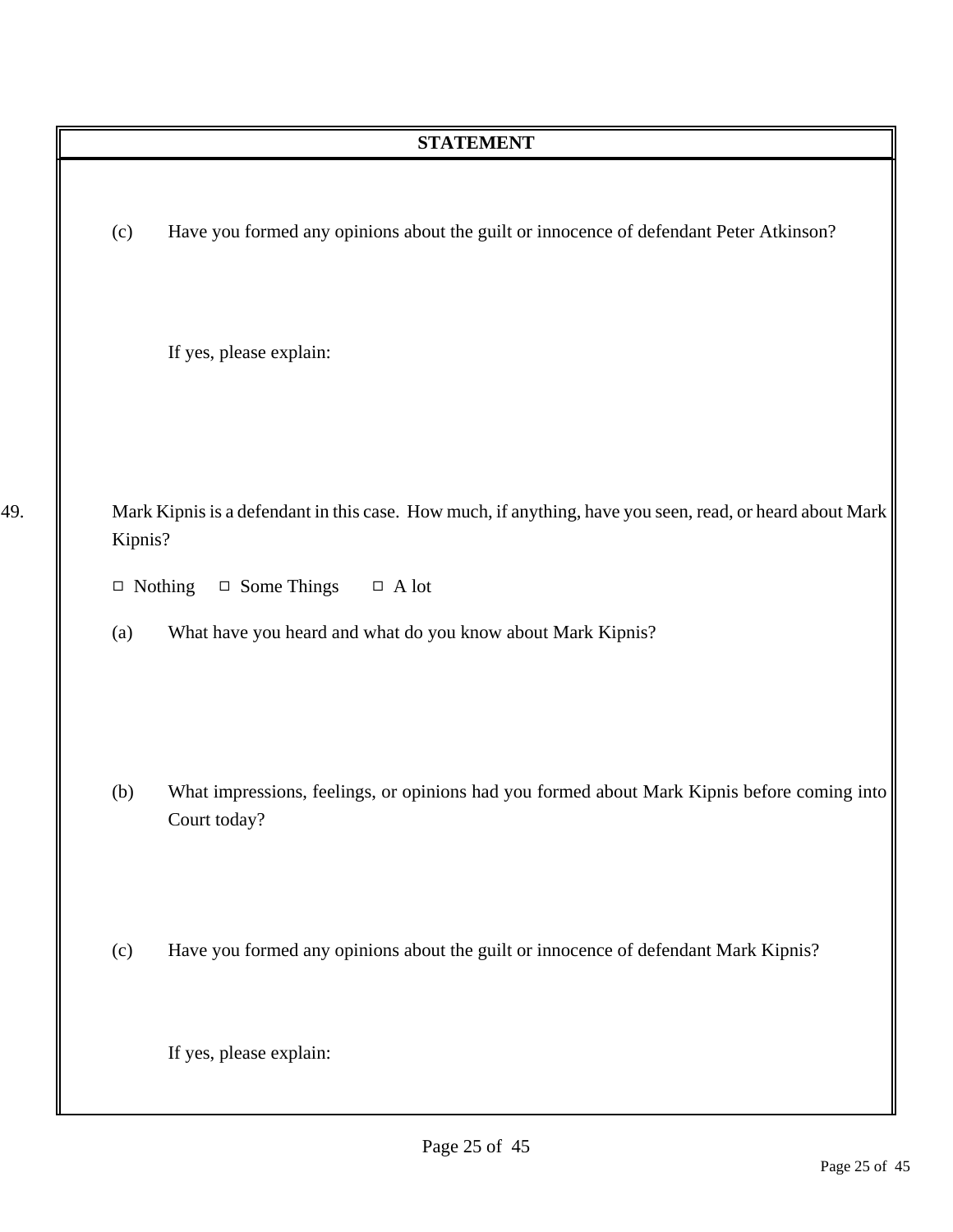| 50. Ravelston (a corporation) is a defendant in this case. How much, if anything, have you seen, read, or |  |
|-----------------------------------------------------------------------------------------------------------|--|
| heard about Ravelston?                                                                                    |  |

 $\Box$  Nothing  $\Box$  Some Things  $\Box$  A lot

- (a) What have you heard and what do you know about Ravelston?
- (b) What impressions, feelings, or opinions had you formed about Ravelston before coming into Court today?
- (c) Have you formed any opinions about the guilt or innocence of defendant Ravelston?

If yes, please explain:

51. Is there anything that you have heard about this case that you feel would make it hard for you to be a fair and impartial juror in this case?

> $\Box$  Yes  $\Box$  No If yes, please describe: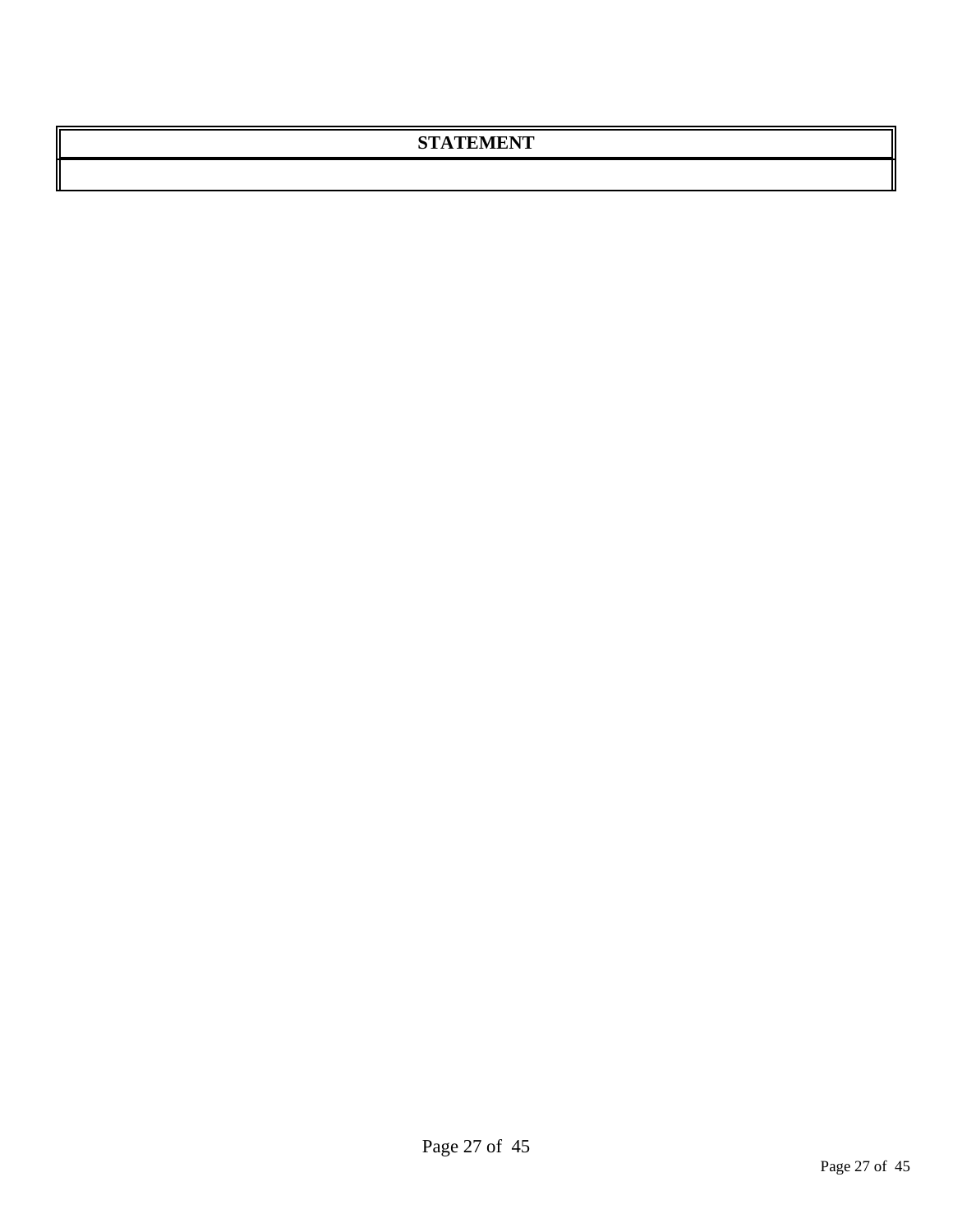| <b>STATEMENT</b>                                                                  |
|-----------------------------------------------------------------------------------|
| 52.<br>During this trial, you may hear testimony about the entities listed below. |
| <b>American Publishing Company</b>                                                |
| American Publishing Management Services, Inc.                                     |
| Bass, Berry & Sims PLC                                                            |
| <b>CanWest Global Communications Corporation</b>                                  |
| Cardinal Capital Management, Inc.                                                 |
| Chicago Sun-Times                                                                 |
| Community Newspaper Holdings, Inc.                                                |
| Cravath, Swaine & Moore LLP                                                       |
| Davies, Ward, Phillips & Vineberg, LLP                                            |
| Dirks Van Essen & Associates                                                      |
| Forum Communications Company                                                      |
| Groia & Company                                                                   |
| Hollinger Canadian Newspapers,                                                    |
| <b>Limited Partnership</b>                                                        |
| Hollinger International Publishing, Inc.                                          |
| Hollinger International, Inc.                                                     |
| Hollinger, Inc.                                                                   |
| Horizon Publishing Inc.                                                           |
| <b>Interec Publishing Corporation</b>                                             |
| Jerusalem Post                                                                    |
| <b>KPMG LLP</b>                                                                   |
| Morgan Stanley Dean Witter & Co.                                                  |
| <b>National Post</b>                                                              |
| Newspaper Holdings, Inc.                                                          |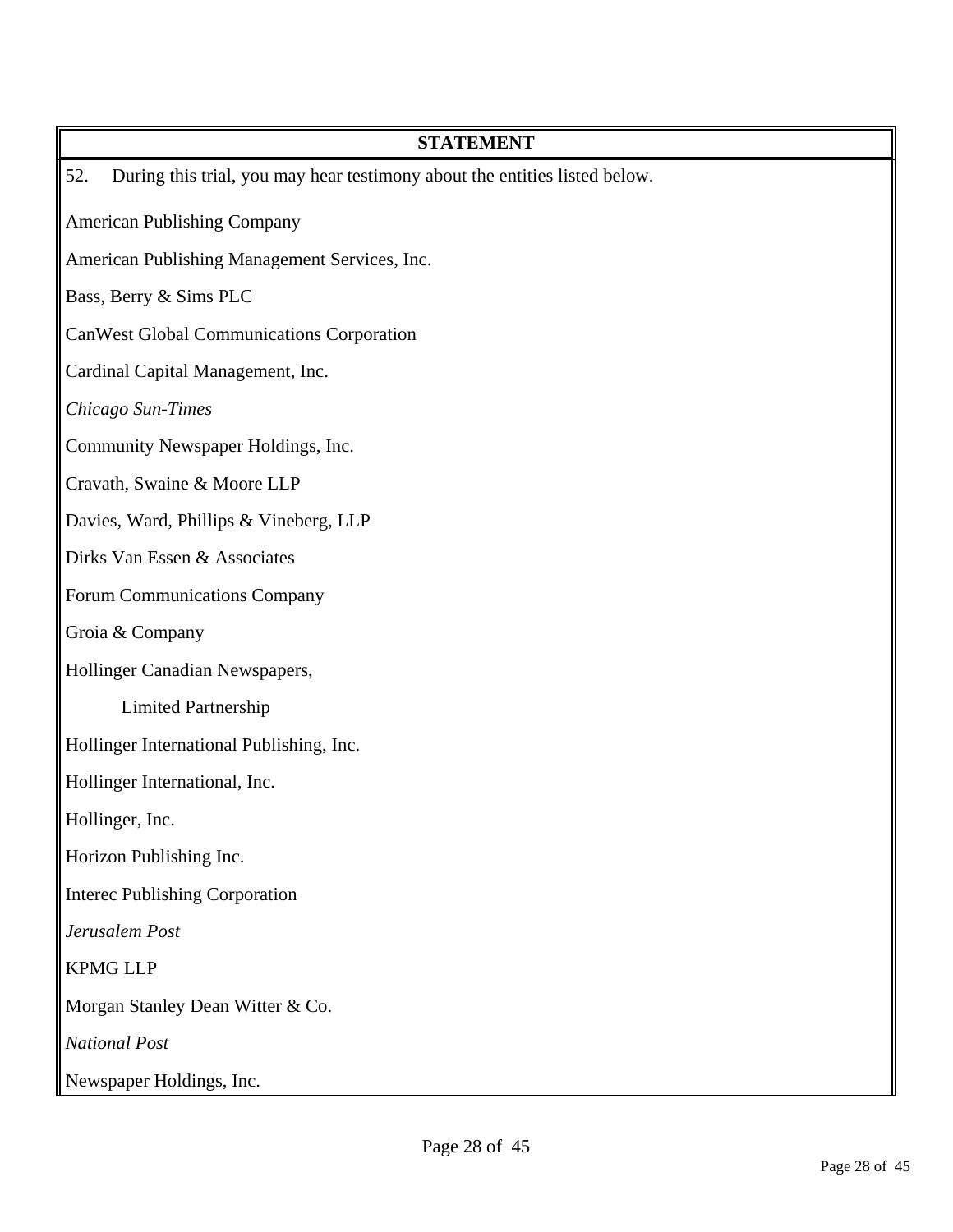| <b>STATEMENT</b>                                                                          |
|-------------------------------------------------------------------------------------------|
| O'Melveny & Meyers LLP                                                                    |
| Osler, Hoskins & Harcourt LLP                                                             |
| Osprey Media Group Inc.                                                                   |
| Osprey Media Holdings Inc.                                                                |
| Paxton Media Group LLC                                                                    |
| PMG Acquisition Corp.                                                                     |
| Primedia Inc.                                                                             |
| The Ravelston Corporation Ltd.                                                            |
| Ravelston Management Inc.                                                                 |
| Richard C. Breeden & Co.                                                                  |
| Shearman & Sterling                                                                       |
| Southam, Inc.                                                                             |
| Southam Business Communications, Inc.                                                     |
| Sugra Ltd.                                                                                |
| The Telegraph Group                                                                       |
| The Daily Telepgraph                                                                      |
| The Sunday Telegraph                                                                      |
| <b>Toronto-Dominion Bank</b>                                                              |
| <b>Torys LLP</b>                                                                          |
| Tweedy, Browne Company LLC                                                                |
| Vogel Law Firm                                                                            |
| Wachovia Bank                                                                             |
| Winston & Strawn LLP                                                                      |
| XSTM Holdings (2000) Inc.                                                                 |
| Do you or anyone close to you have any personal knowledge or experience with any of them? |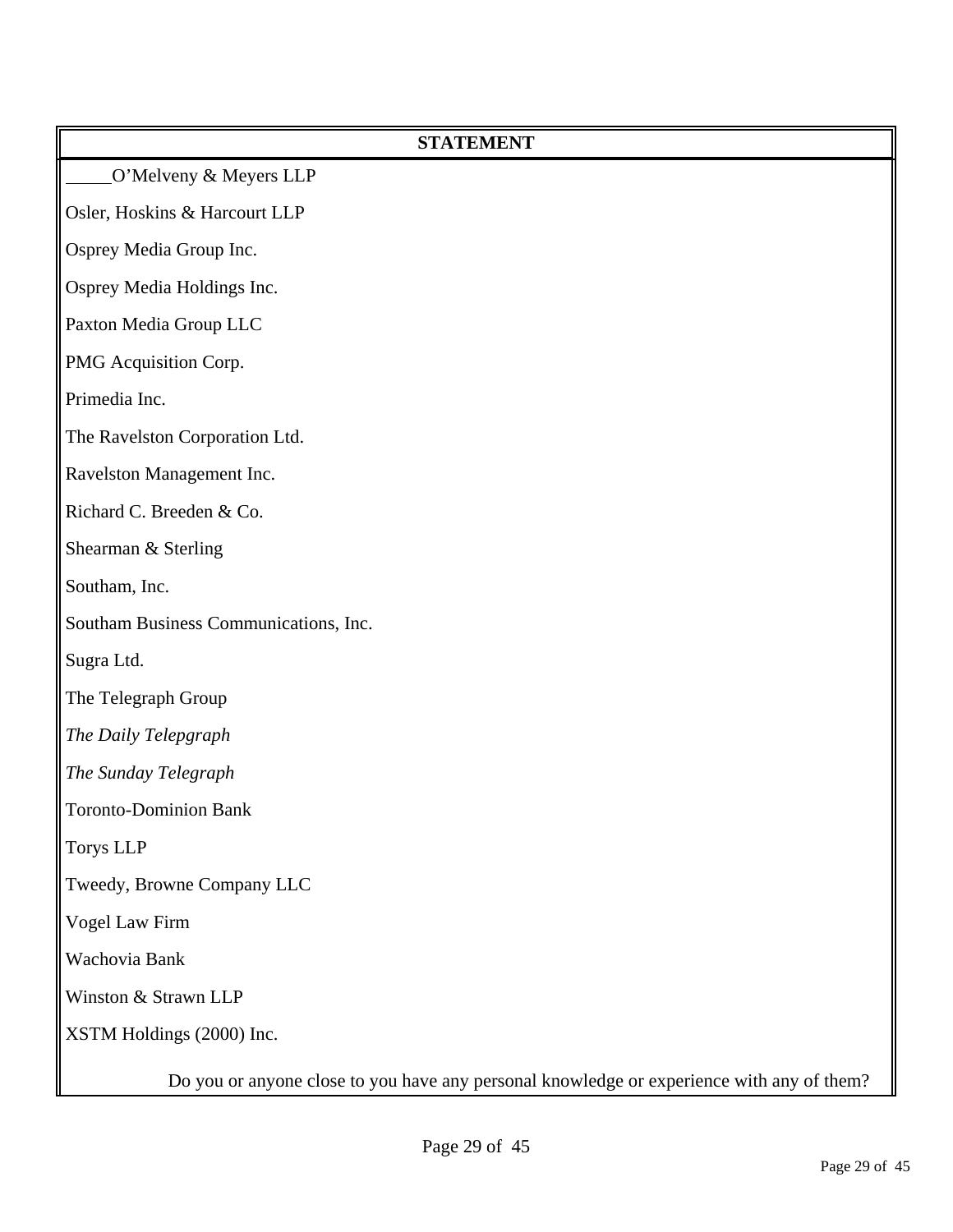| <b>STATEMENT</b>                                                                                                                                 |
|--------------------------------------------------------------------------------------------------------------------------------------------------|
| $\Box$ Yes $\Box$ No                                                                                                                             |
| If Yes, please provide the following information:                                                                                                |
| Entity or event about which you have personal knowledge<br>What is the source of your knowledge?<br>What do you know about that entity or event? |
|                                                                                                                                                  |
| A list of names of possible witnesses or persons whose names might be mentioned during this trial is listed                                      |
| below.                                                                                                                                           |
| <b>William Ainely</b>                                                                                                                            |
| Ralph Barford                                                                                                                                    |
| Lance Bloomfield                                                                                                                                 |
| <b>Richard Breeden</b>                                                                                                                           |
| David Brooks                                                                                                                                     |
| <b>Christopher Browne</b>                                                                                                                        |
| <b>Richard Burt</b>                                                                                                                              |
| Lloyd Case                                                                                                                                       |
| Leslie Coolidge                                                                                                                                  |
| Lee Cooperman                                                                                                                                    |
| Frederick A. Creasey                                                                                                                             |
| Monique Delorme                                                                                                                                  |
| <b>Beth DeMerchant</b>                                                                                                                           |
| Mathew Doull                                                                                                                                     |
| <b>Barry Epstein</b>                                                                                                                             |
| James Fabro                                                                                                                                      |
| Duncan Forsythe                                                                                                                                  |
| Eugene Fox, III                                                                                                                                  |
| Alan Funk                                                                                                                                        |
| Andrew Geist                                                                                                                                     |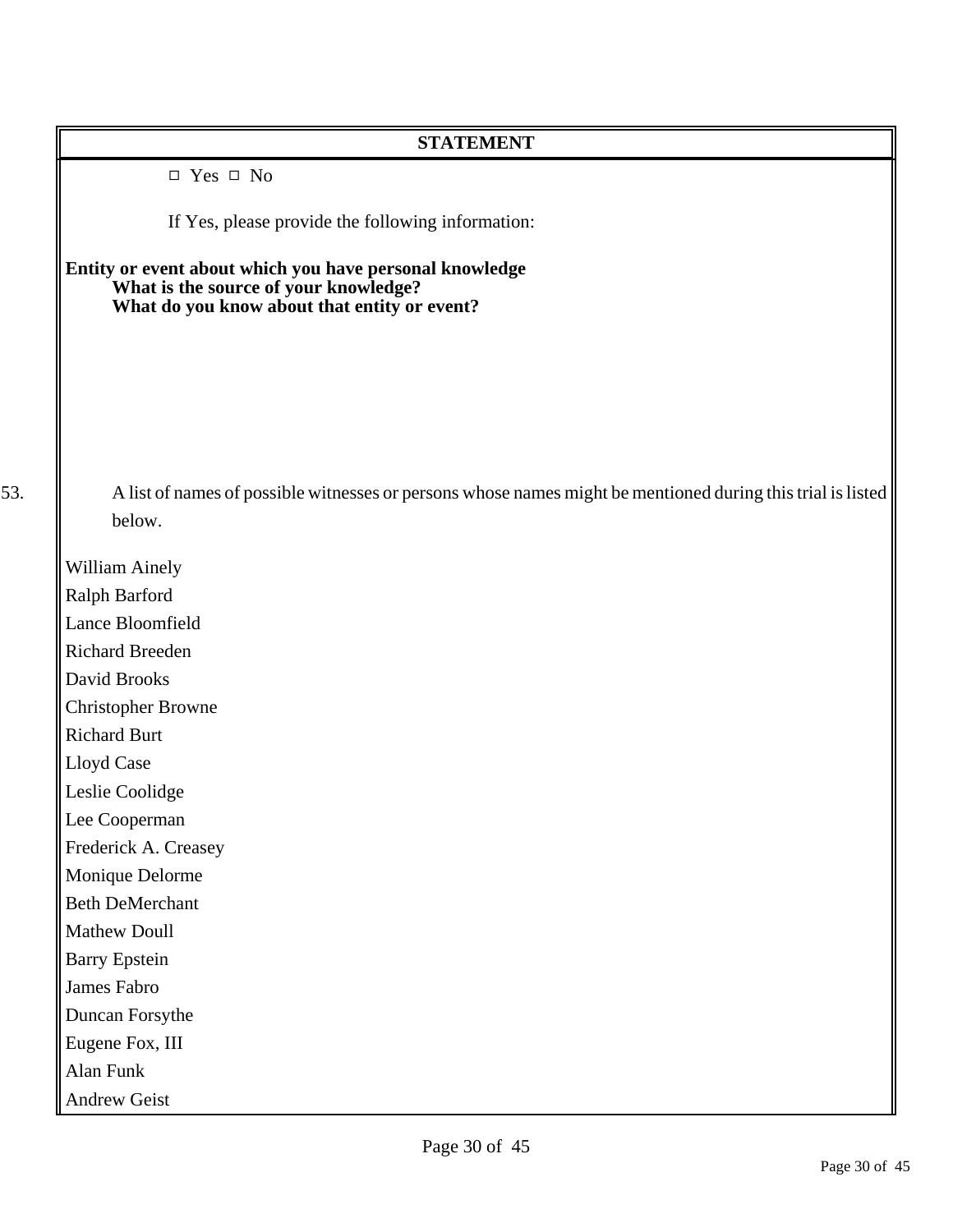| <b>STATEMENT</b>        |  |
|-------------------------|--|
| Rebecca Goldman         |  |
| <b>Steve Hall</b>       |  |
| Gabe Hayos              |  |
| Paul B. Healy           |  |
| Gulliaume Hecketsweiler |  |
| Thomas Henson           |  |
| Roderick Hills          |  |
| Craig Holick            |  |
| Laura Jereski           |  |
| Steven Johnson          |  |
| Thomas L. Kabler        |  |
| Ann Kippen              |  |
| Henry A. Kissinger      |  |
| Marie-Josee Kravis      |  |
| Peter S. Laino          |  |
| Jinyan Li               |  |
| Linda Loye              |  |
| Joan Maida              |  |
| William Marcil          |  |
| Ralph J. Martin         |  |
| Roland McBride          |  |
| <b>Charles McCurdy</b>  |  |
| Jonathan Miller         |  |
| Warren J.A. Mitchell    |  |
| Lisa Morse              |  |
| Kevin Murphy            |  |
| Robert Musur            |  |
| Alan Nadel              |  |
| Ralph T. Neveille       |  |
| Jennifer Owens          |  |
| Christopher Paci        |  |
| Gordon Paris            |  |
| David Paxton            |  |
| Gustavo Pedernera       |  |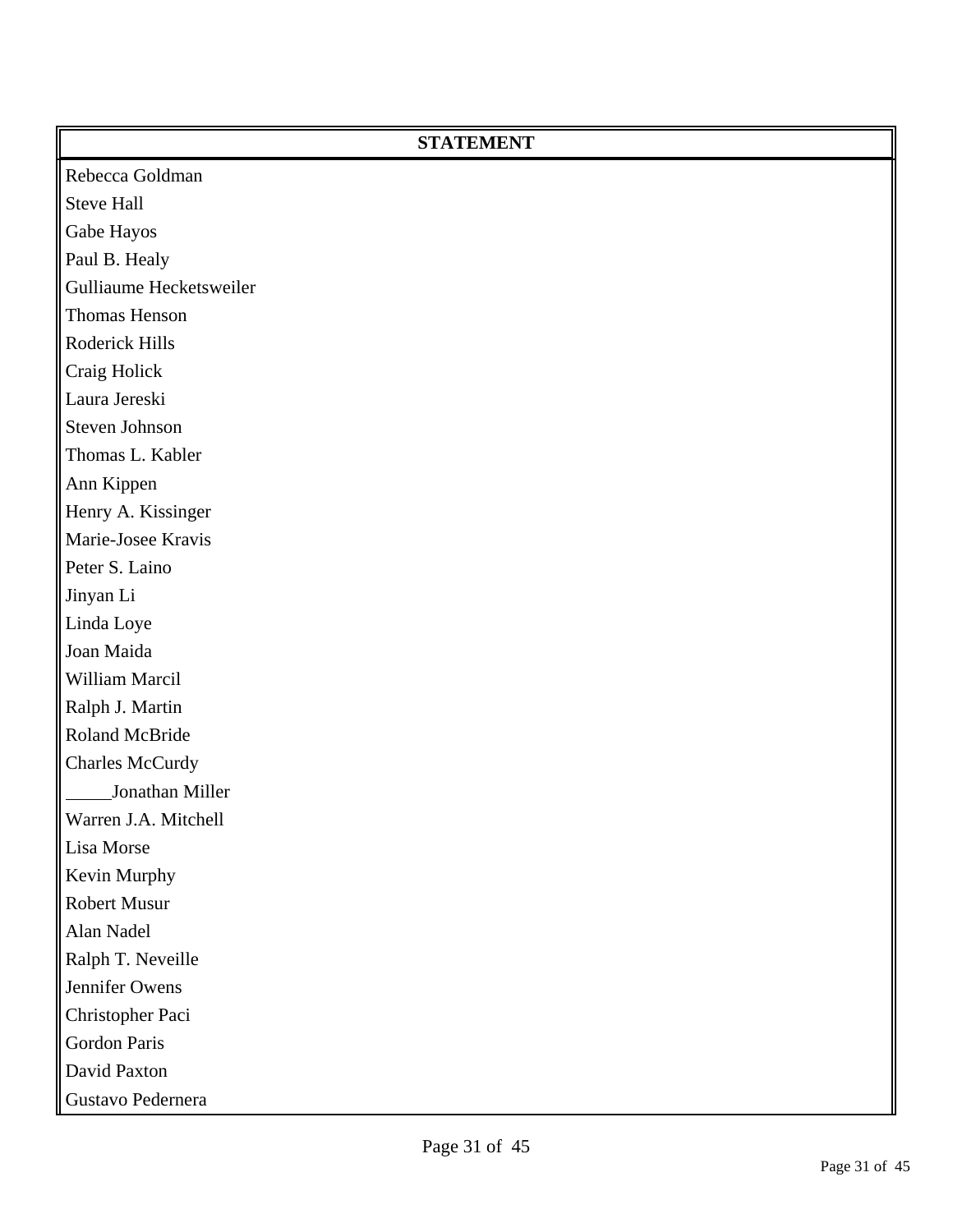| <b>Richard Perle</b><br>Pao Phua<br>Kay Pishka<br>David Power<br>David Radler<br>James F. Reda<br>Michael Reed<br>Ann Riposuanu<br>William "Bud" Rogers<br>Marc Rosenberg<br>Jonathan Rosenberg<br>Patrick Ryan<br>Maureen J. Sabia<br>Paul Saunders<br>Shari Schindler<br>Ken Serota<br>Mahmood Shahab<br>Robert Smith<br><b>Ben Soave</b><br>Marilyn Stitt<br>Jerry Strader<br><b>Brian Stevens</b><br>Darren Sukonick<br>James Thompson |
|--------------------------------------------------------------------------------------------------------------------------------------------------------------------------------------------------------------------------------------------------------------------------------------------------------------------------------------------------------------------------------------------------------------------------------------------|
|                                                                                                                                                                                                                                                                                                                                                                                                                                            |
|                                                                                                                                                                                                                                                                                                                                                                                                                                            |
|                                                                                                                                                                                                                                                                                                                                                                                                                                            |
|                                                                                                                                                                                                                                                                                                                                                                                                                                            |
|                                                                                                                                                                                                                                                                                                                                                                                                                                            |
|                                                                                                                                                                                                                                                                                                                                                                                                                                            |
|                                                                                                                                                                                                                                                                                                                                                                                                                                            |
|                                                                                                                                                                                                                                                                                                                                                                                                                                            |
|                                                                                                                                                                                                                                                                                                                                                                                                                                            |
|                                                                                                                                                                                                                                                                                                                                                                                                                                            |
|                                                                                                                                                                                                                                                                                                                                                                                                                                            |
|                                                                                                                                                                                                                                                                                                                                                                                                                                            |
|                                                                                                                                                                                                                                                                                                                                                                                                                                            |
|                                                                                                                                                                                                                                                                                                                                                                                                                                            |
|                                                                                                                                                                                                                                                                                                                                                                                                                                            |
|                                                                                                                                                                                                                                                                                                                                                                                                                                            |
|                                                                                                                                                                                                                                                                                                                                                                                                                                            |
|                                                                                                                                                                                                                                                                                                                                                                                                                                            |
|                                                                                                                                                                                                                                                                                                                                                                                                                                            |
|                                                                                                                                                                                                                                                                                                                                                                                                                                            |
|                                                                                                                                                                                                                                                                                                                                                                                                                                            |
|                                                                                                                                                                                                                                                                                                                                                                                                                                            |
|                                                                                                                                                                                                                                                                                                                                                                                                                                            |
|                                                                                                                                                                                                                                                                                                                                                                                                                                            |
| <b>Barry Tyner</b>                                                                                                                                                                                                                                                                                                                                                                                                                         |
| Donald Vale                                                                                                                                                                                                                                                                                                                                                                                                                                |
| Owen Van Essen                                                                                                                                                                                                                                                                                                                                                                                                                             |
| <b>Todd Vogt</b>                                                                                                                                                                                                                                                                                                                                                                                                                           |
| Angela Easterling Way                                                                                                                                                                                                                                                                                                                                                                                                                      |
| <b>James Winikates</b>                                                                                                                                                                                                                                                                                                                                                                                                                     |
|                                                                                                                                                                                                                                                                                                                                                                                                                                            |

Do you or anyone close to you personally know any of these persons?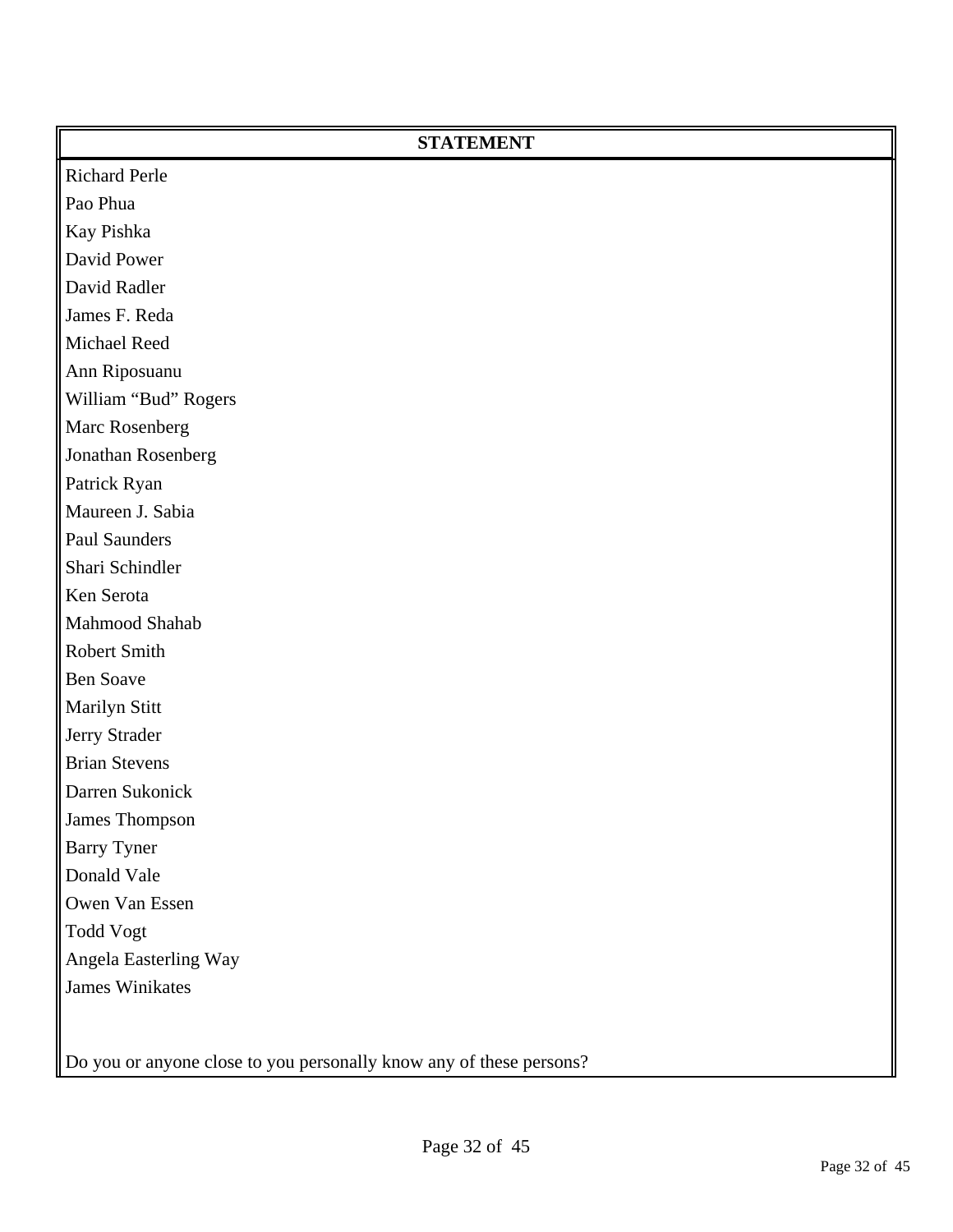$\hfill \Box$  <br> Yes  $\hfill \Box$  <br> No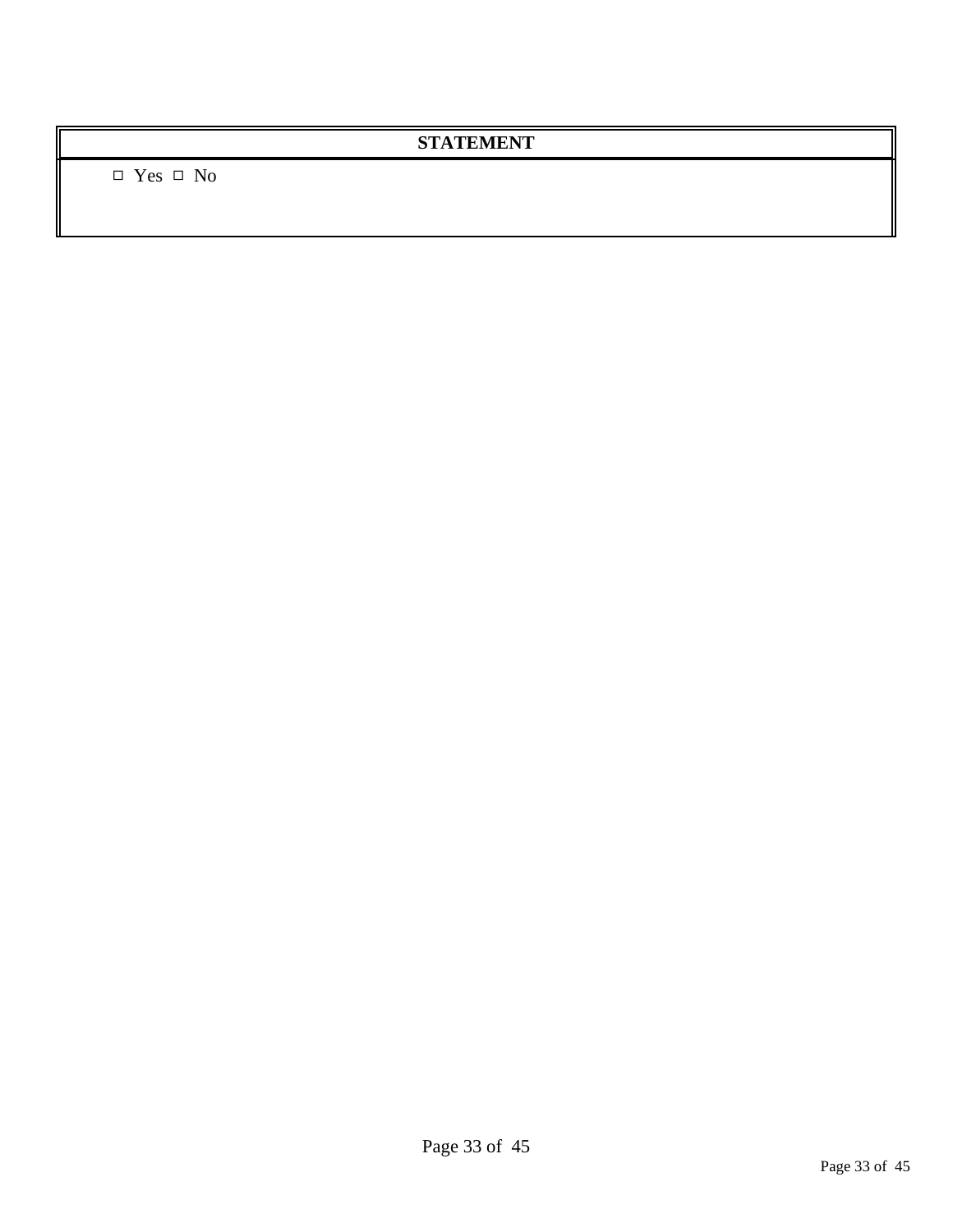If Yes, please provide the following information:

**Name of witness: How do you, your family member, or your friend know this witness? How long have you, your family member, or your friend known this witness?**

54. Some individuals you may hear from or about in this case have titles such as "Lord" or "Ambassador." Would the fact that an individual held such a title cause you to view them differently?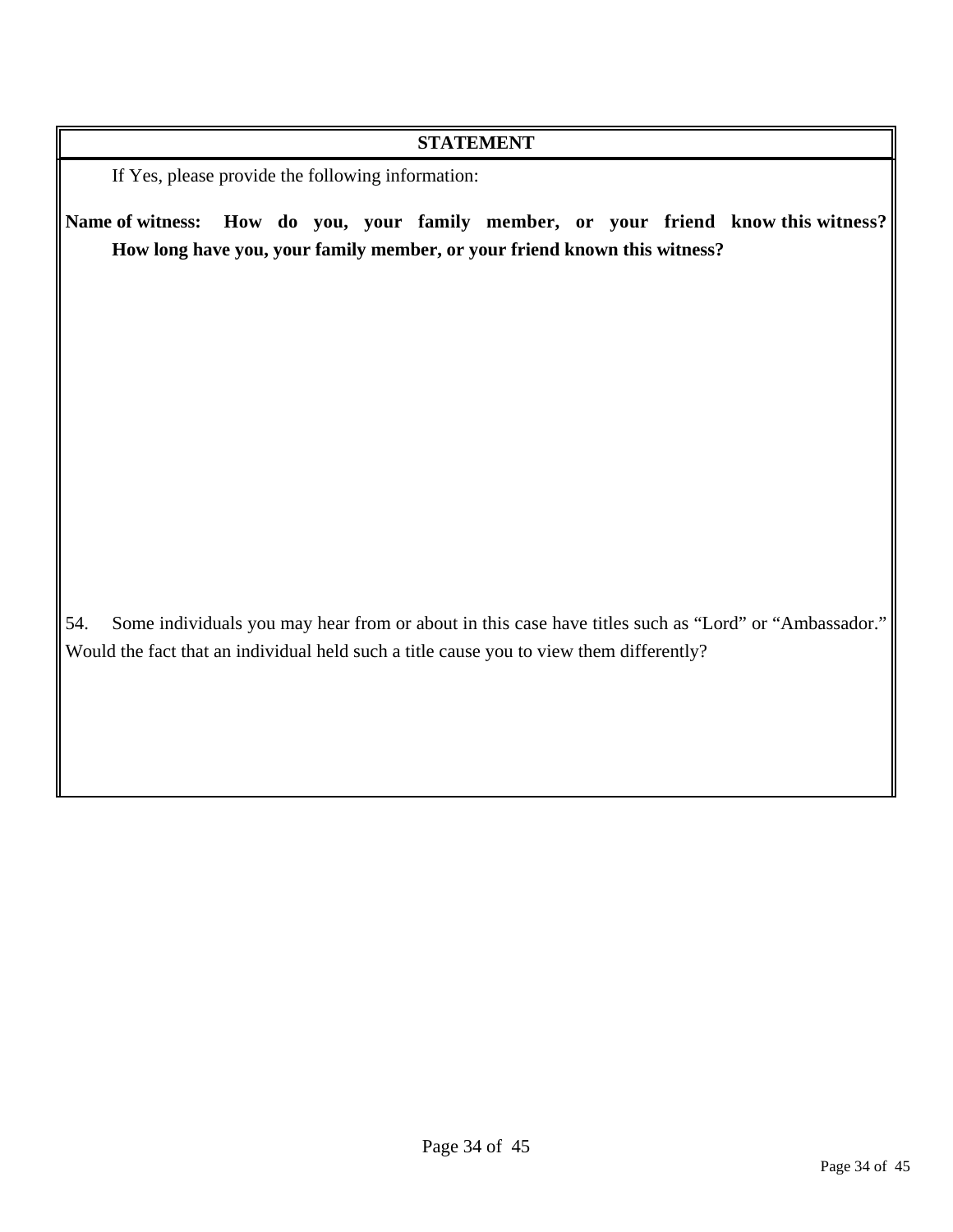| <b>STATEMENT</b>                                                                                     |
|------------------------------------------------------------------------------------------------------|
| The attorneys and law firms expected to be involved in this case are listed below. Attorneys:<br>55. |
| Donald Corbett                                                                                       |
| Jeffrey Cramer                                                                                       |
| Zachary Fardon                                                                                       |
| Terence Gillespie                                                                                    |
| <b>Edward Genson</b>                                                                                 |
| <b>Richard Greenberg</b>                                                                             |
| <b>Edward Greenspan</b>                                                                              |
| Carolyn Gurland                                                                                      |
| Ian Hochman                                                                                          |
| <b>Patricia Brown Holmes</b>                                                                         |
| Jane Kelly                                                                                           |
| Marc Martin                                                                                          |
| Royal Martin                                                                                         |
| <b>Gus Newman</b>                                                                                    |
| <b>Benito Romano</b>                                                                                 |
| Julie Ruder                                                                                          |
| <b>Ronald Safer</b>                                                                                  |
| Michael Schachter                                                                                    |
| <b>Edward Siskel</b>                                                                                 |
| Deborah Steiner                                                                                      |
| Eric Sussman                                                                                         |
| Michael Swartz                                                                                       |
| Robert Tarun                                                                                         |
| Patrick Tuite                                                                                        |
| <b>Steven Yurowitz</b><br>Law firms:                                                                 |
| Arnstein & Lehr                                                                                      |
| Dickstein Shapiro                                                                                    |
| Genson & Gillespie                                                                                   |
| Greenspan & White                                                                                    |
| Latham & Watkins                                                                                     |
| Martin, Brown & Sullivan                                                                             |
| Newman & Greenberg                                                                                   |
| Schiff Hardin                                                                                        |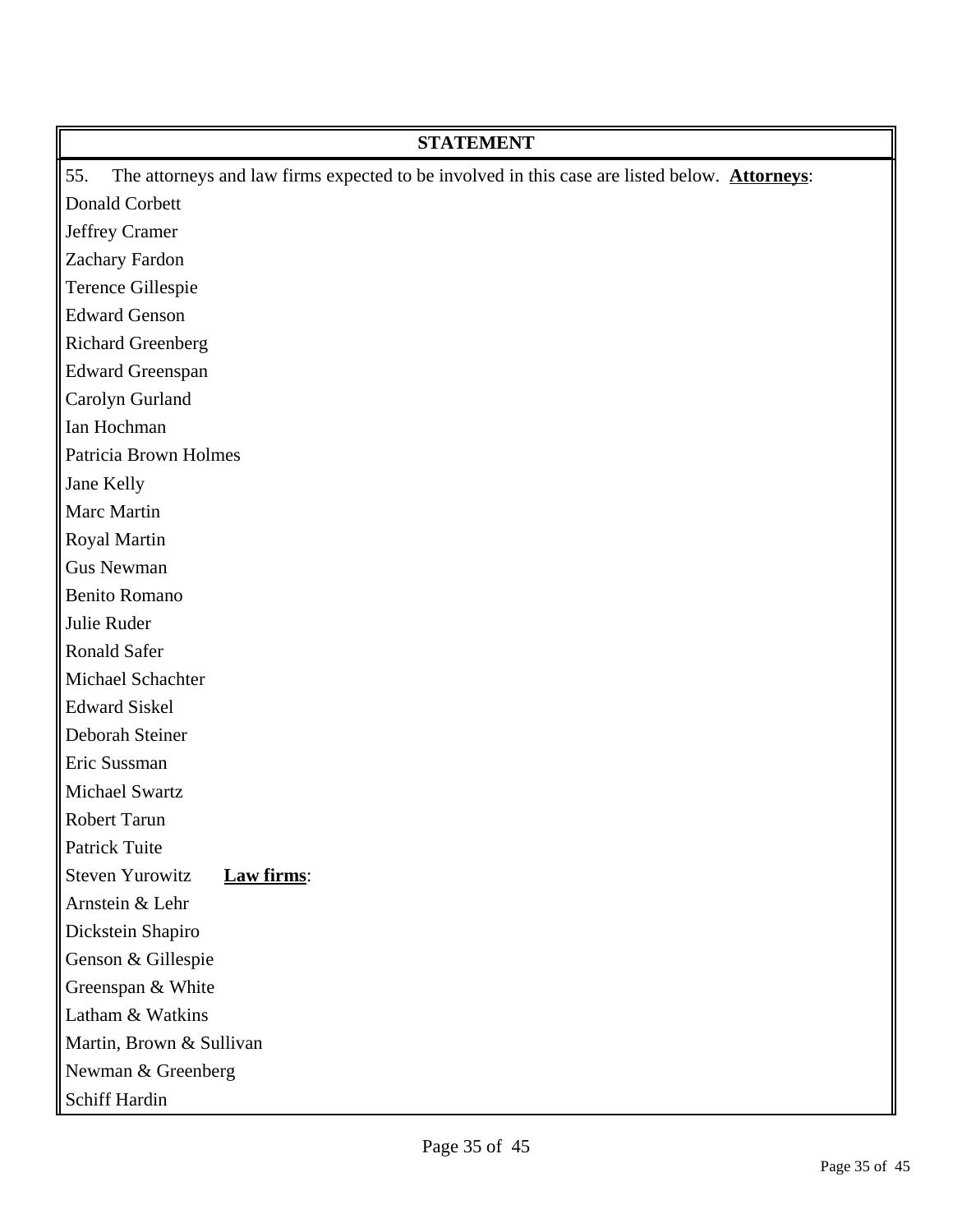Schulte Roth & Zabel Willkie Farr & Gallagher

Do you know any of these attorneys or firms?  $\Box$  Yes  $\Box$  No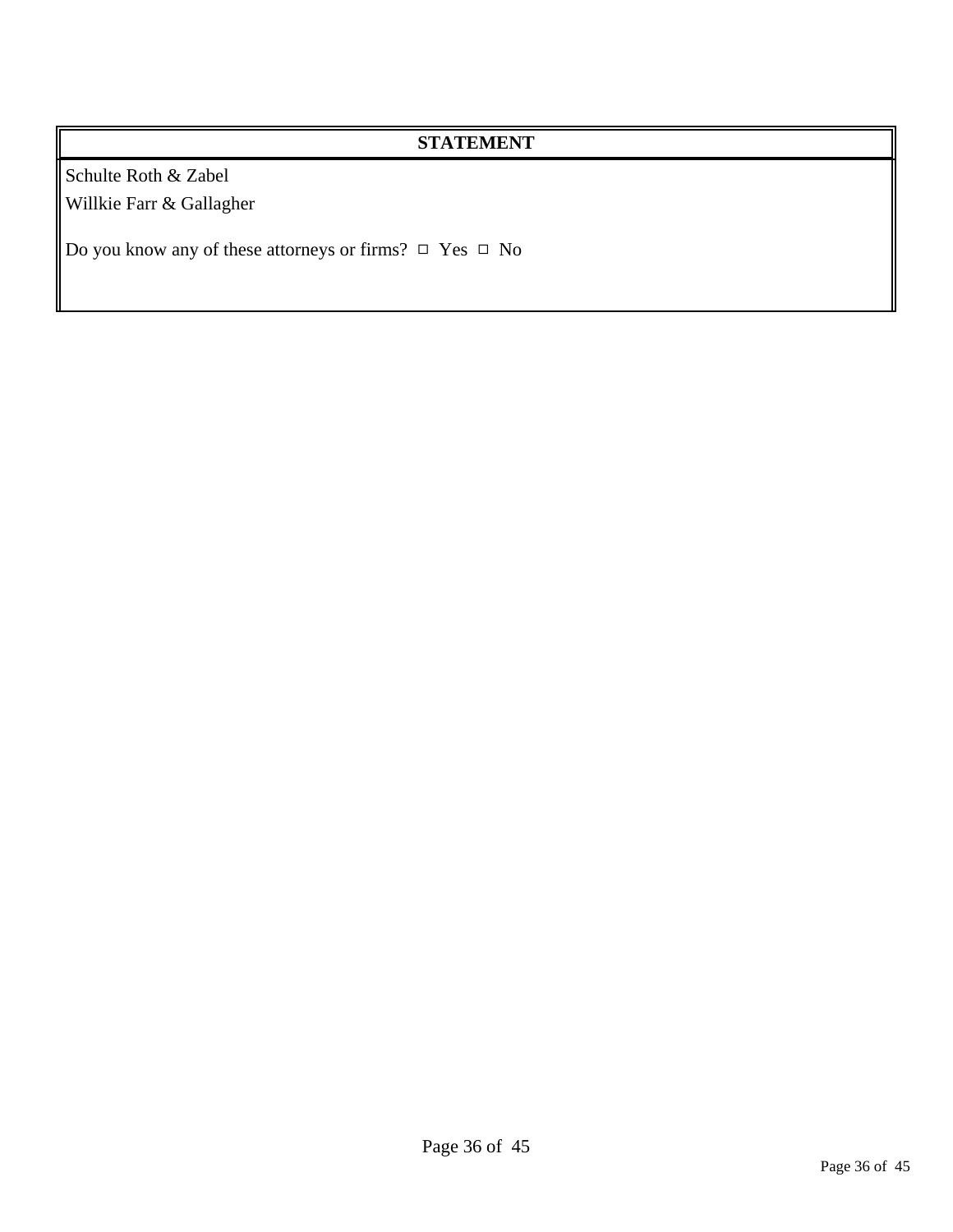| <b>STATEMENT</b>                                                                                                                                                                                      |
|-------------------------------------------------------------------------------------------------------------------------------------------------------------------------------------------------------|
| If Yes, please provide the following information:                                                                                                                                                     |
| Name of attorney or firm you know:                                                                                                                                                                    |
| How do you know this attorney or firm?                                                                                                                                                                |
| How long have you known this attorney or firm?                                                                                                                                                        |
| In general, what, if any, opinions do you have about people from Canada?                                                                                                                              |
| If you heard evidence that some of the defendants in this case received tens of millions of dollars, would<br>that fact alone cause you to believe that there must have been some type of misconduct? |
| If yes, please explain.                                                                                                                                                                               |
| Do you think there should be:                                                                                                                                                                         |
| More government regulation of large corporations<br>$\Box$                                                                                                                                            |
| Less government regulation of large corporations<br>□                                                                                                                                                 |
| The amount of current regulation is adequate<br>$\Box$                                                                                                                                                |
| No opinion<br>$\Box$                                                                                                                                                                                  |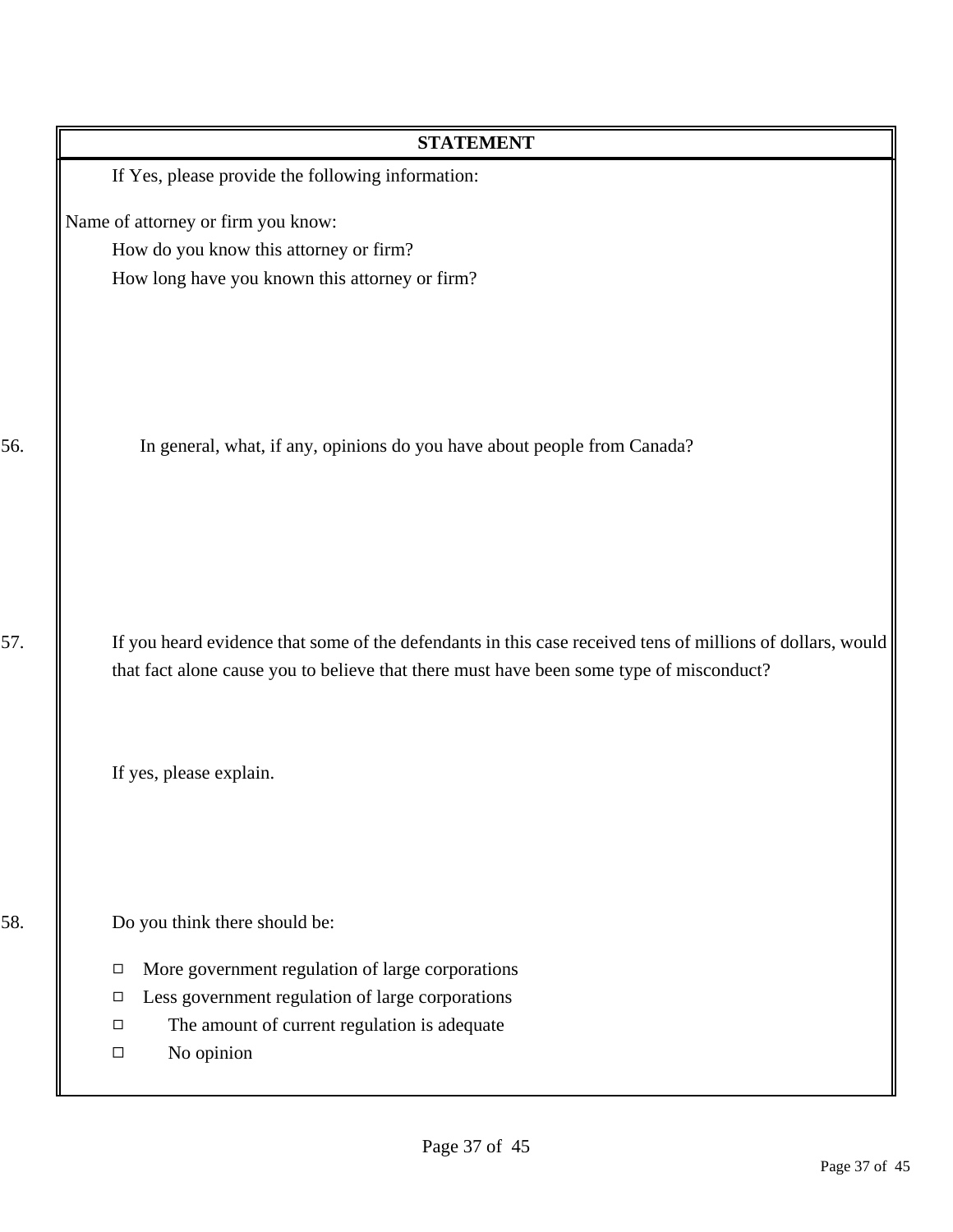| 59. |     | During the case, there will be evidence about law firms that have large corporations as clients. Do you<br>hold any views about law firms that could affect your view of evidence in this case?<br>$\Box$ Yes $\Box$ No<br>If yes, please describe:                                                          |
|-----|-----|--------------------------------------------------------------------------------------------------------------------------------------------------------------------------------------------------------------------------------------------------------------------------------------------------------------|
| 60. |     | During the case, there will be evidence about practices in which a person or corporation may set up a<br>transaction to obtain better tax treatment. Do you hold any views about such practices that could affect<br>your view of evidence in this case?<br>$\Box$ Yes $\Box$ No<br>If yes, please describe: |
| 61. |     | During the case, there will be evidence about the practice of obtaining, in connection with a business<br>transaction, so-called "non-competition agreements" (also sometimes called "covenants not to compete").                                                                                            |
|     | (a) | Have you ever signed a non-competition agreement (or covenant not to compete) or been asked to<br>sign one?<br>$\Box$ Yes $\Box$ No                                                                                                                                                                          |
|     | (b) | Do you hold any views about such agreements that could affect your view of evidence in this case?<br>$\Box$ Yes $\Box$ No                                                                                                                                                                                    |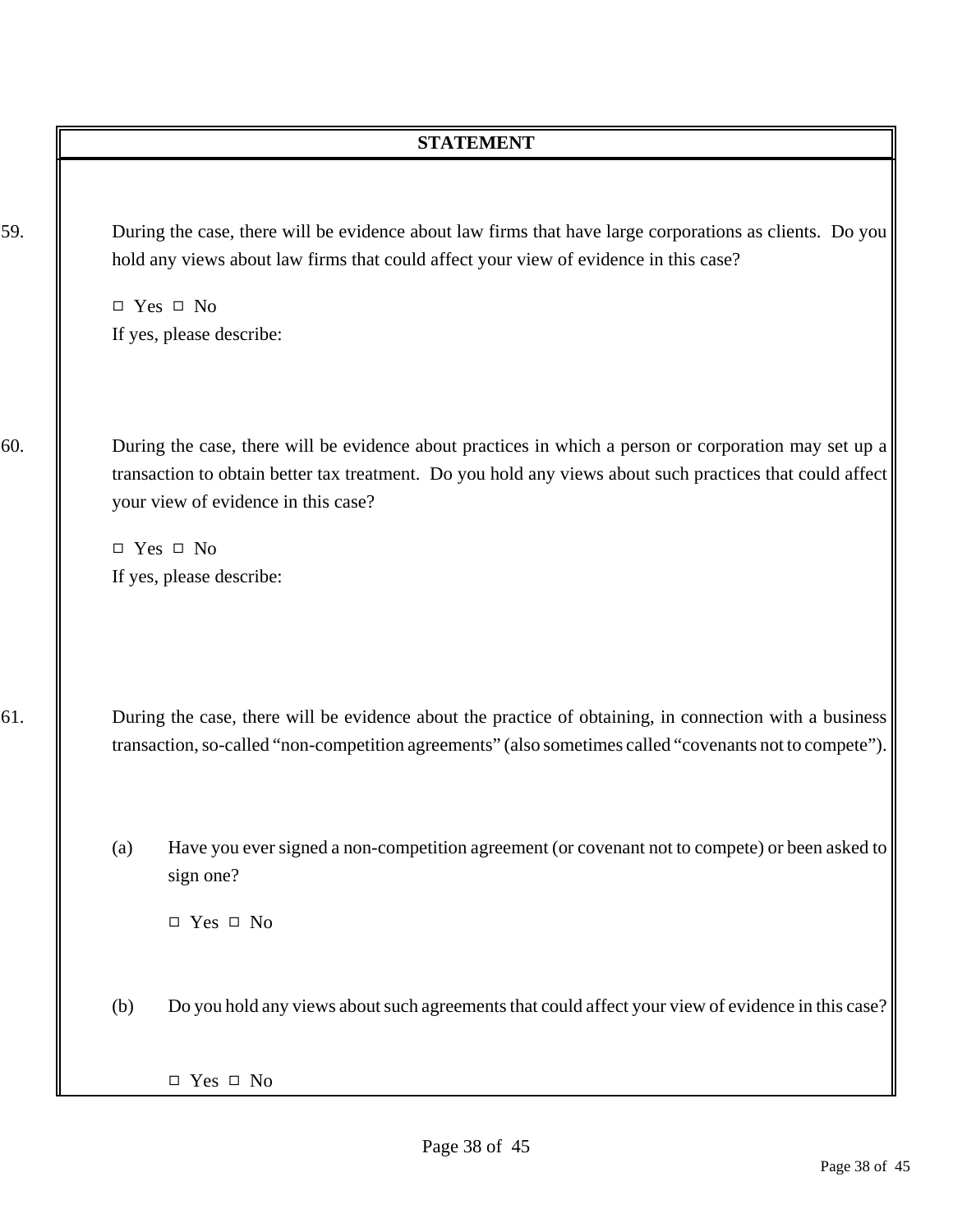|     | <b>STATEMENT</b>                                                                                                                                                                                                                                                               |
|-----|--------------------------------------------------------------------------------------------------------------------------------------------------------------------------------------------------------------------------------------------------------------------------------|
|     | If yes, please describe:                                                                                                                                                                                                                                                       |
| 62. | Have you ever had anyone lie to you or mislead you in a business dealing?<br>If yes, please describe:                                                                                                                                                                          |
| 63. | Have you or anyone close to you ever served on a Board of Directors, or been an Officer of, any<br>corporation, company, charitable organization or other entity?<br>$\Box$ Yes $\Box$ No<br>If Yes, briefly describe your responsibilities and type/size of the organization: |
| 64. | Have you ever read a Shareholder Proxy Statement, Form 10-K, Form 10-Q or Annual Shareholder's<br>Report of a publicly traded company or corporation?<br>$\Box$ Yes $\Box$ No<br>If yes, please describe:                                                                      |
| 65. | Have you ever lost a significant amount of money on an investment?<br>$\Box$ Yes $\Box$ No<br>If yes, is there anything about that experience that would cause you to pre-judge the evidence in this case?                                                                     |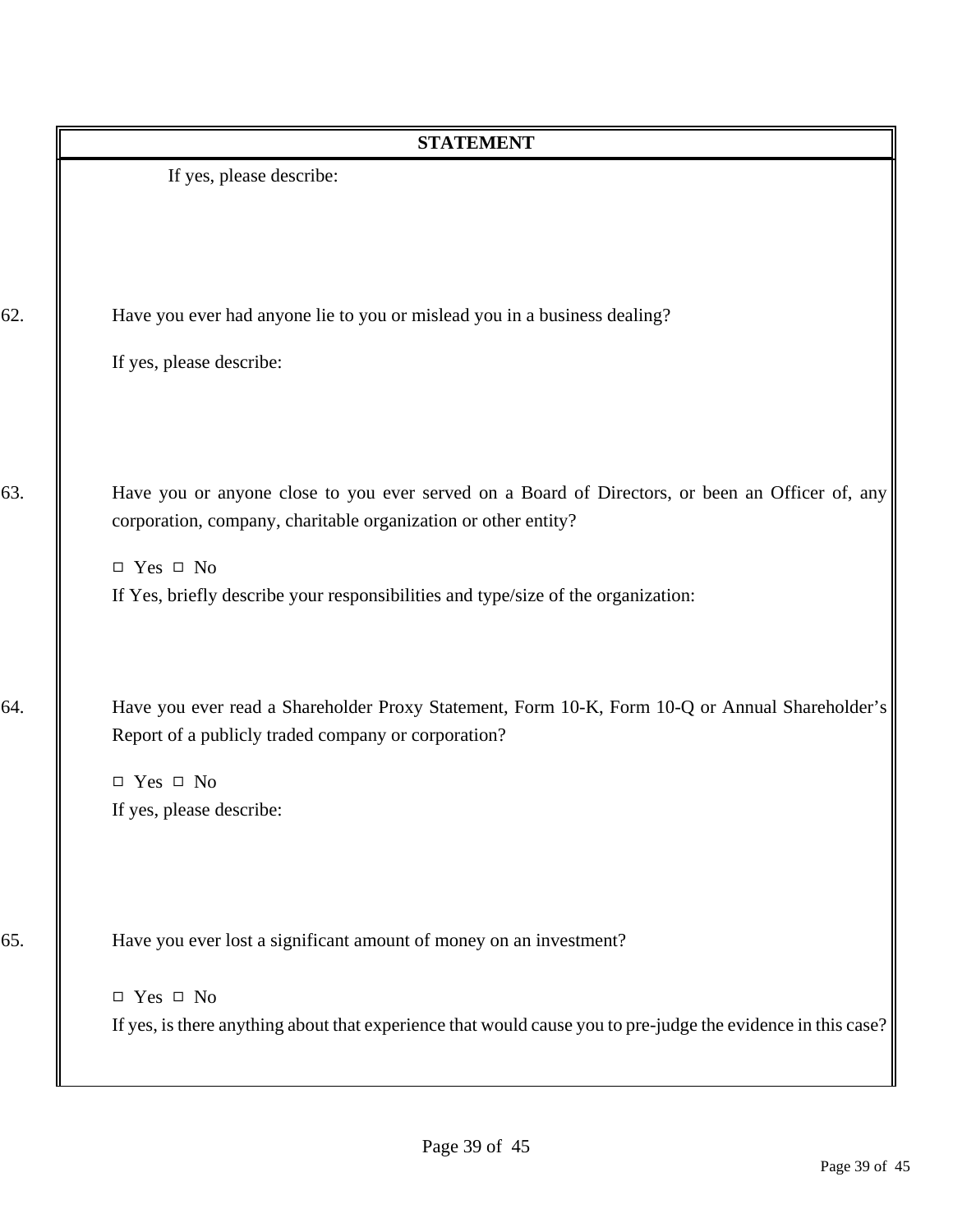|     | <b>STATEMENT</b>                                                                                                                                                                                                                                                                       |
|-----|----------------------------------------------------------------------------------------------------------------------------------------------------------------------------------------------------------------------------------------------------------------------------------------|
| 66. | Have you or anyone close to you been affected by financial problems at companies where there have been<br>allegations of wrongdoing by corporate executives?<br>$\Box$ Yes $\Box$ No<br>If yes, please describe:                                                                       |
| 67. | Have you or anyone close to you been a party to any shareholder action or lawsuit against a corporation<br>or a corporation's executives?<br>$\Box$ Yes $\Box$ No<br>If yes, please describe:                                                                                          |
| 68. | Have you or anyone close to you ever served on, worked for or appeared before an Audit Committee of<br>any corporation, company, charitable organization or other entity?<br>$\Box$ Yes $\Box$ No<br>If Yes, briefly describe your responsibilities and type/size of the organization: |
| 69. | Have you ever worked with auditors or conducted an audit of any corporation, company, charitable<br>organization or other entity?<br>$\Box$ Yes $\Box$ No<br>If yes, please describe:                                                                                                  |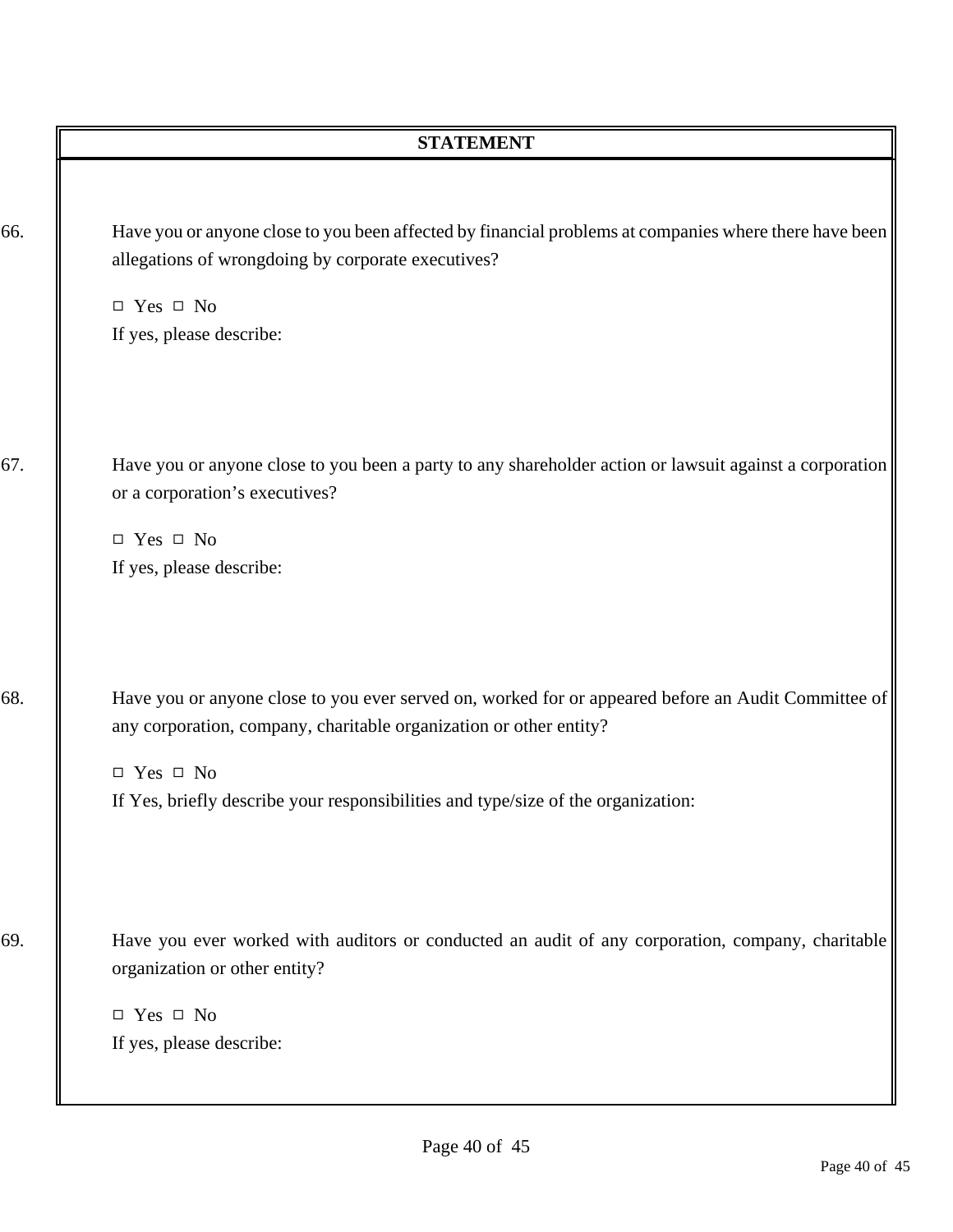|     | <b>STATEMENT</b>                                                                                                                                                                                                                                                                    |
|-----|-------------------------------------------------------------------------------------------------------------------------------------------------------------------------------------------------------------------------------------------------------------------------------------|
|     | Have you ever been a member of any shareholder's rights group or executive compensation reform group?<br>$\Box$ Yes $\Box$ No<br>If yes, please describe:                                                                                                                           |
| 71. | Did you follow any of the lawsuits/prosecutions in the past few years involving WorldCom, Global<br>Crossing, Qwest Communications, Enron, Arthur Andersen, Adelphia or Tyco?<br>If yes, how closely?                                                                               |
|     | Have you ever owned stock in a company whose officers or the corporation itself have been charged with<br>a crime?<br>If yes, please describe:                                                                                                                                      |
|     | Under the United States Constitution, a person or entity accused of a crime does not have to testify in his<br>defense or present any witnesses and his/its silence may not be used against him/it. Can you abide by this<br>constitutional requirement?<br>Yes $\Box$ No<br>$\Box$ |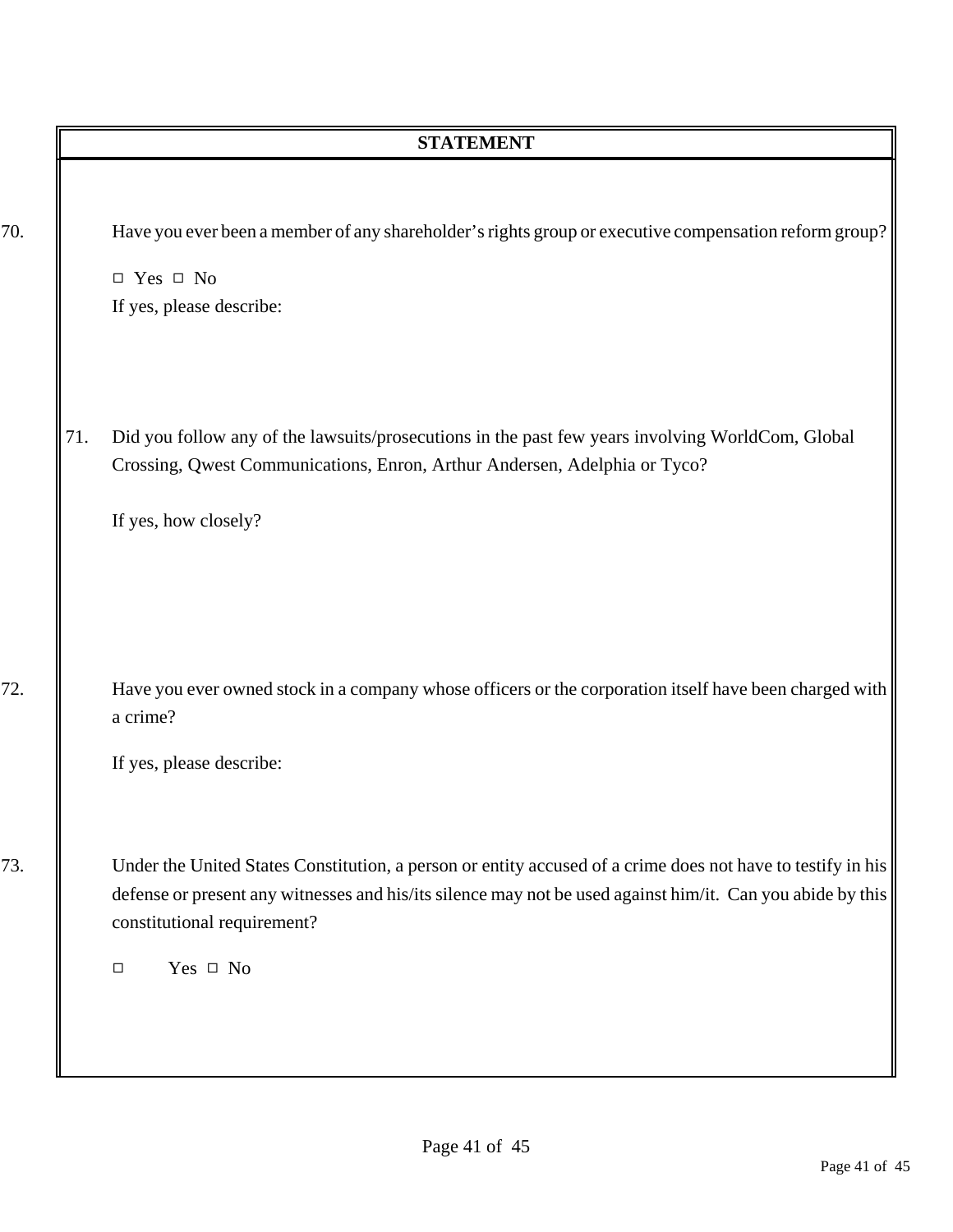|     | <b>STATEMENT</b>                                                                                           |
|-----|------------------------------------------------------------------------------------------------------------|
| 74. | Is there any matter not covered by this questionnaire that you think the attorneys or the Court might want |
|     | to know about you when considering you as a juror in this case?                                            |
|     | $\Box$ Yes $\Box$ No                                                                                       |
|     | If yes, please describe:                                                                                   |
|     |                                                                                                            |
| 75. | Do you have personal, religious, philosophical or other beliefs that would make it difficult for you to    |
|     | sit in judgment of another?                                                                                |
|     | $\Box$ Yes<br>$\square$ No                                                                                 |
|     | If yes, please explain                                                                                     |
|     |                                                                                                            |
|     |                                                                                                            |
|     | Is there any matter you would prefer to discuss privately?                                                 |
|     | $\Box$ Yes $\Box$ No                                                                                       |
|     |                                                                                                            |
|     |                                                                                                            |
|     | Do you have difficulty reading, speaking or understanding the English language?                            |
|     | Yes $\Box$ No<br>$\Box$                                                                                    |
|     | If Yes, please explain:                                                                                    |
|     |                                                                                                            |
|     |                                                                                                            |
|     | Is there anything else about your ability to serve as a juror that you think we should know?               |
|     | $\Box$ Yes $\Box$ No                                                                                       |
|     | If yes, please explain:                                                                                    |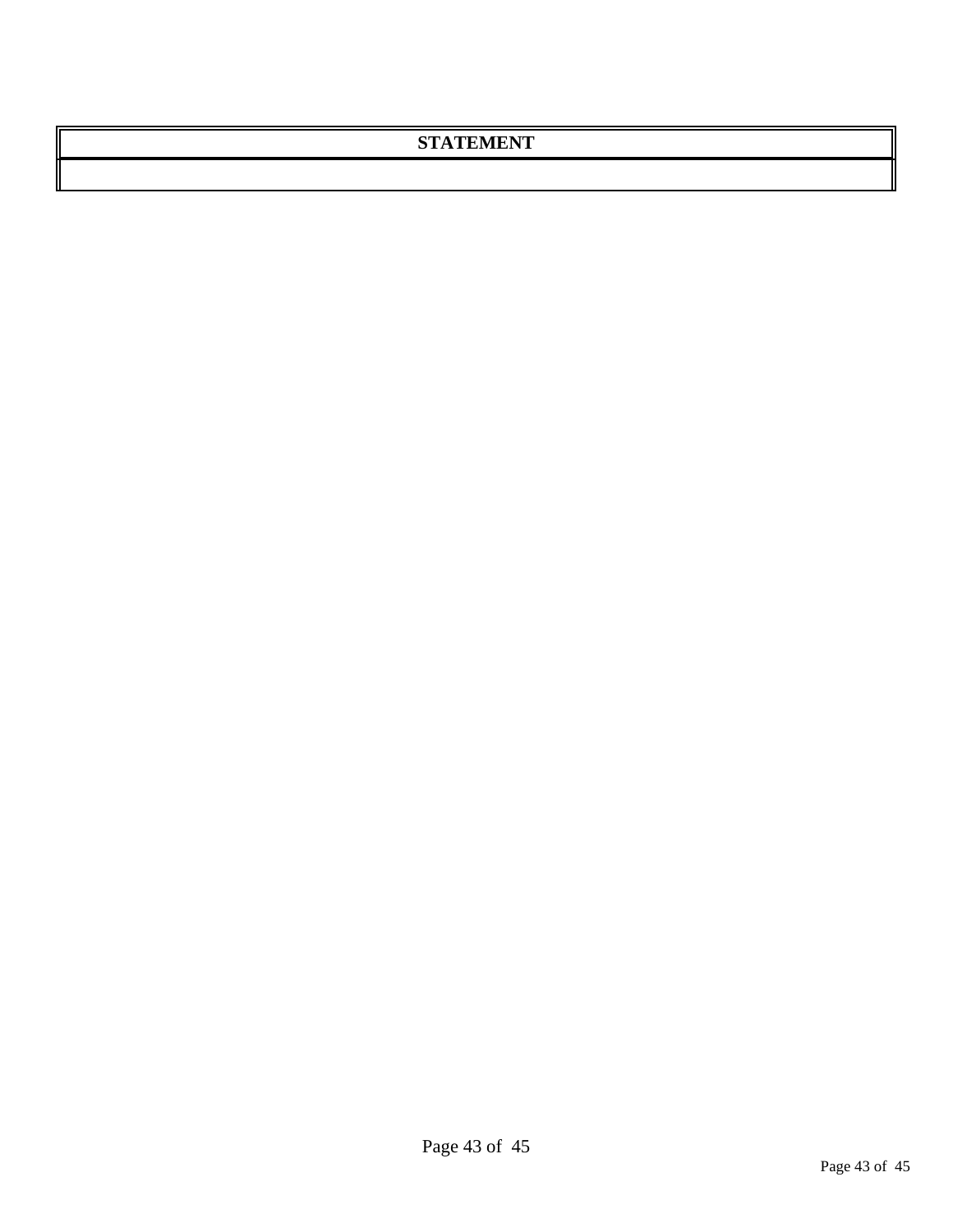### **JUROR'S OATH**

I declare under penalty of perjury that the answers set forth in this Jury Questionnaire are true and correct to the best of my knowledge and belief. I have not discussed my answers with others, or received assistance in completing the questionnaire.

Signature

Print Name

\_\_\_\_\_\_\_\_\_\_\_\_\_\_\_\_\_\_\_\_\_\_\_\_\_\_\_\_\_\_\_\_\_\_\_\_\_

Date